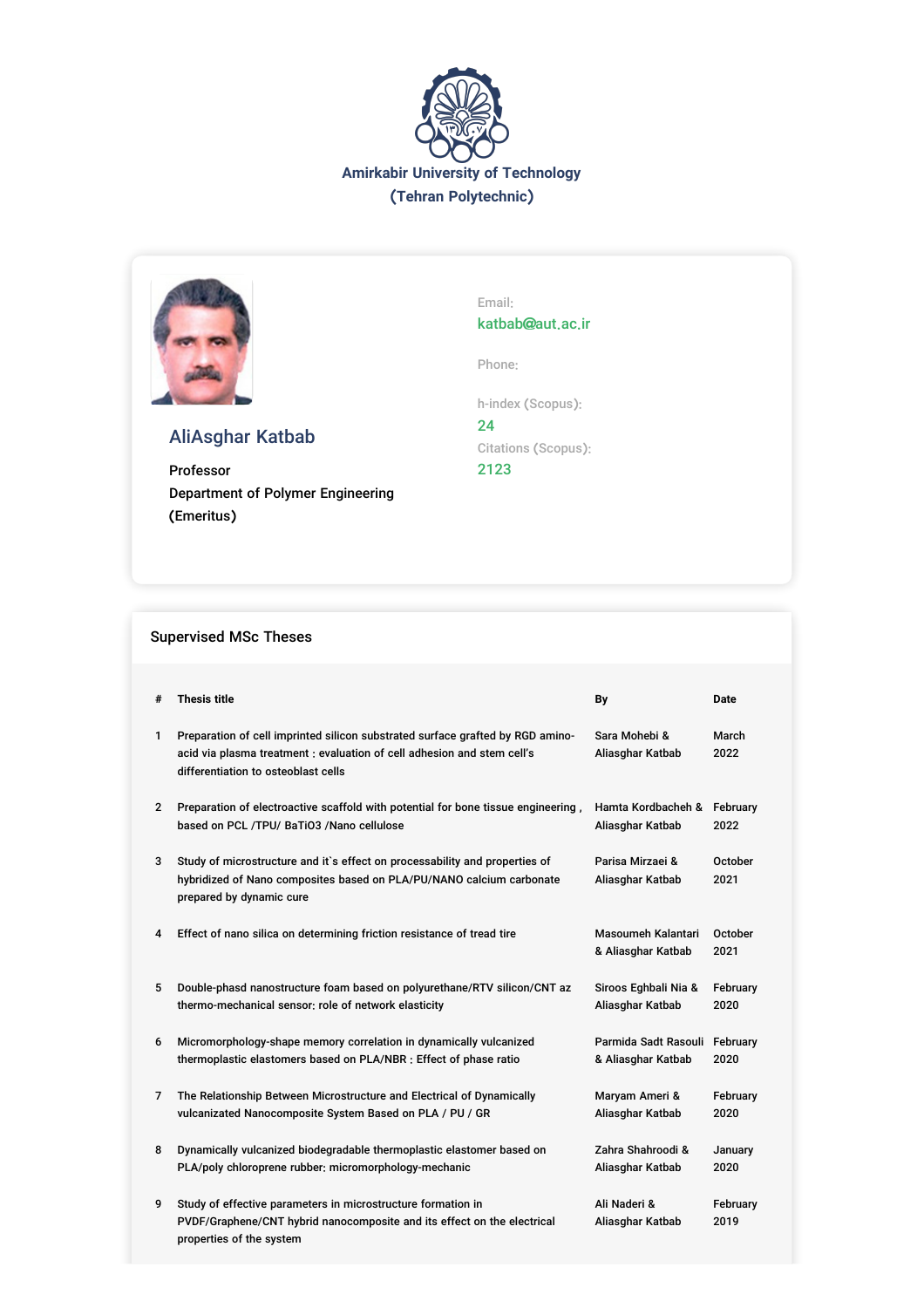| 10 Preparation of electrical conductive nano structured foam based on EVA/CNT:<br>effects of the foam structural parameters upon dielectric propertice and EMW<br>energy dissipatio                               | Amin Nazri &<br>Aliasghar Katbab                                   | February<br>2019       |
|-------------------------------------------------------------------------------------------------------------------------------------------------------------------------------------------------------------------|--------------------------------------------------------------------|------------------------|
| 11 Preparation of conductive nanocomposites as electromagnetic interference<br>shielding material in the X-band based on TPU/ nanographite/ Ferroelectric<br>filler.                                              | Shabnam Mousavi<br>Fatmesari &<br>Aliasghar Katbab                 | February<br>2019       |
| 12 Preparation of nanostructured foam as acoustic wave absorber based on<br>EVA/EPDM/nanographite                                                                                                                 | Parvane Masoudi &<br>Aliasghar Katbab                              | February<br>2019       |
| 13 effect of CNT surface treatment up on electrical percolation and piezoresistive<br>behaviour of SEBS thermoplastic elastomer nanocomposite                                                                     | Parisa Montazeri &<br>Aliasghar Katbab                             | February<br>2019       |
| 14 Preparation of TPU/CNT nanocomposites: Effect of Hard / Soft segment ratio<br>upon dielectric properties, conductivity threshold and shape memory behavior                                                     | Negar Tavakoli &<br>Aliasghar Katbab                               | February<br>2019       |
| 15 English: Effect of CNT surface functionalization upon restructurization of<br>SR/CNT nano composite with piezoresistive behaviour                                                                              | Niloofar Esbati &<br>Aliasghar Katbab                              | <b>July 2018</b>       |
| 16 surface modification of cell patternized nanocomposite styrene /nano hydroxy<br>apatite (SR/nHP) by plasma grafting of Hyaluronic acid (HA): evalution of<br>cartilage cell differentiation                    | Maryam Gholami<br>Arjangi & Aliasghar<br>Katbab                    | February<br>2018       |
| 17 fabricating of PMMa/ CdSe quantum dots from electrospinning- investigating of<br>optical behavior                                                                                                              | Hadisehsadat<br>Mousavi & Aliasghar<br>Katbab                      | February<br>2018       |
| 18 study on the effects of surface elasticity and stiffness of smart substrates<br>based on PDMS upon cell differentiation and bone regeneration                                                                  | Khorshid Kamgouyan<br>& Aliasghar Katbab                           | February<br>2017       |
| 19 Preparation of nanocomposite based on TPU/CNT via melt reactive mixing<br>:Study of piezoresistive behavior and re-structurization                                                                             | Elahe Hejazi &<br>Aliasghar Katbab                                 | September<br>2016      |
| 20 Flow induced nano Graphene orientation and its effects on crystallization and<br>electrical and thermal conductivity in PVDF/Graphene nano composite                                                           | Milad Kamkar &<br>Aliasghar Katbab                                 | <b>July 2016</b>       |
| 21 Electrical/conductive nano composite based on foamed polyurethane/silicon<br>rubber/and blend of carbon black and nano graphite to used for electromagnetic Aliasghar Katbab<br>wave absorption                | Javad Jeddi &                                                      | February<br>2014       |
| 22 The role of modulus and viscoelastic behavior of PP/EPDM/nano-hydroxyapatite<br>nanocomposite thermoplastic elastomer in cell compatibility and skeletal stem<br>cell differentiation                          | Sara Sedighi &<br>Aliasghar Katbab                                 | <b>October</b><br>2013 |
| 23 Preparation of injectable hydrogel based on partially hydrolized poly acryl/amide<br>and hydroxyl apatite for regeneration of cartilage defects : correlation between<br>the gel viscoelasticity and cell comp | Newsha Koushki &<br>Aliasghar Katbab                               | October<br>2013        |
| 24 Effect of degree of vulcanization and network elasticity upon electrical<br>conduction percolation threshold of nanocomposites based on EPDM                                                                   | Maryam Hatami &<br>Aliasghar Katbab                                | February<br>2013       |
| 25 Study the role interfacial compatibilizer and processing parameters on<br>micromorphology development and mechanical properties of PP/EPDM TPO<br>materials reinforced by SiO2                                 | Sonia Mokhtari Dizaji<br>& Aliasghar Katbab                        | February<br>2013       |
| 26 The role of percentage of ACN and melt elasticity of acrylonitrile butadiene<br>rubber on microstructure and gas barrier properties of NBR/CLAY<br>nanocomposits                                               | Azadeh Saadati<br><b>Banafsheh Dargh &amp;</b><br>Aliasghar Katbab | October<br>2012        |
| 27 The study of synergistic effect of nano clay/nano tio2 hybrid upon antibacterial<br>activity and permeability of photo-degradabie film grade Idpe nanocomposites                                               | Seyede Maryam<br>Alizadeh & Aliasghar<br>Katbab                    | October<br>2012        |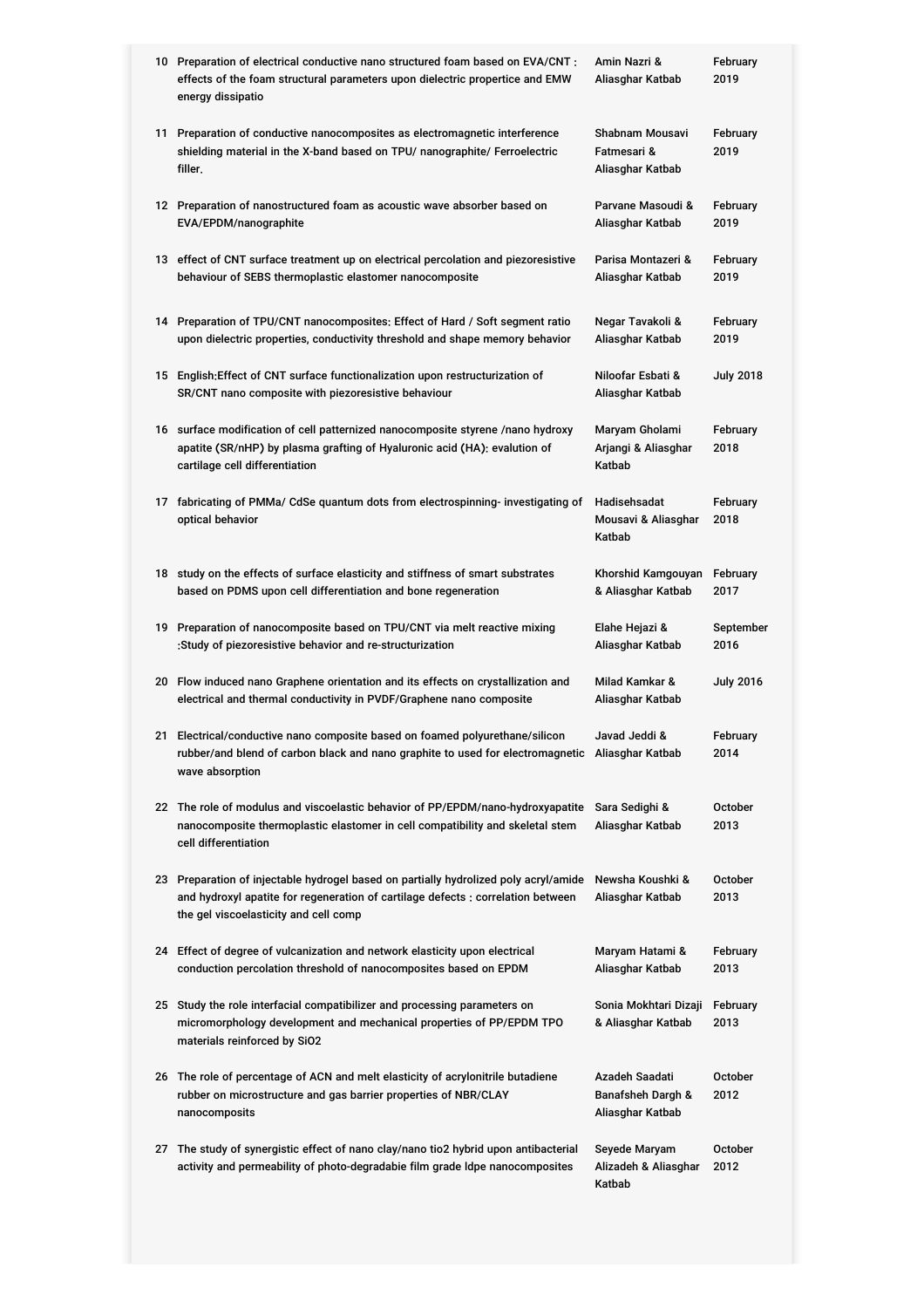|       | 28 Preparation of pressure sensitive electrically conductive nanocomposites based<br>on thermoplastic vulcanizate(TPV)and hybride of nanographite/nanoclay and<br>application a designed sensor | Azam Nasr Esfahani<br>& Aliasghar Katbab              |                                                   | <b>November</b><br>2011                                |                          |                   |  |
|-------|-------------------------------------------------------------------------------------------------------------------------------------------------------------------------------------------------|-------------------------------------------------------|---------------------------------------------------|--------------------------------------------------------|--------------------------|-------------------|--|
|       | 29 relationship between the microstructure and rate of crack growth under dynamic Ali Mozaffari &<br>ozone                                                                                      |                                                       |                                                   | Aliasghar Katbab                                       |                          | September<br>2011 |  |
|       | 30 The rolo of microstructure and viscoelastic behaviour on time dependency of<br>piezoresistivity of silicone rubber nano graphite based nanocomposites                                        |                                                       |                                                   | Ali Alikhani &<br>Aliasghar Katbab                     | 2011                     | September         |  |
| 31    | preparation and study the thermal and tribologic properties of thermoplastic<br>olefine (TPO) nanocomposite based on PP/EODM and nanodiamond                                                    |                                                       |                                                   | Fatemeh Hejazi<br>Jahromi & Aliasghar<br>Katbab        |                          | February<br>2011  |  |
|       | 32 Effect of clay/NR Nano Microstructure upon Viscoelastic behavior, Fatigue and<br><b>Abrasion in Vulcanized Networks</b>                                                                      |                                                       |                                                   | Parisa Khoshnoud &<br>Aliasghar Katbab                 |                          | February<br>2011  |  |
|       | 33 experimental and theoretical study of orientation of organoclay plaitelet in film<br>process                                                                                                 |                                                       |                                                   | <b>Behzad Nazari</b><br>Nasrabad &<br>Aliasghar Katbab |                          | January<br>2011   |  |
|       | 34 Investigation of Thermal and Electrical Properties of diamondoids Using<br>Manybody Methods to Put to Use Polymer-Matrixes                                                                   |                                                       |                                                   | Amir Rostami &<br>Aliasghar Katbab                     |                          | September<br>2010 |  |
| 35    | Micro structure/permeability corelation in nano composite based on<br>hdpe/pa/nano graphite compatiblized with epdm-g-mah                                                                       |                                                       |                                                   | Abolfazl Akbari<br>Ahmadabadi &<br>Aliasghar Katbab    |                          | September<br>2009 |  |
|       | 36 Surface modification of silica nanopaticles and preparation silca / SBR<br>nanocomposites                                                                                                    |                                                       |                                                   | Saedeh Kazemi &<br>Aliasghar Katbab                    |                          |                   |  |
|       | 37 Effects of Microstructure on Surface Wettability and Properties of PP/E<br>PDM/CLay nanocomposite compatibilized with EVA                                                                    |                                                       | Ramin Yousefzadeh<br>Tabasi & Aliasghar<br>Katbab |                                                        | February<br>2009         |                   |  |
|       | 38 PREPARATION OF BIODEGRADABLE POLYMER NANOCOMPOSITE BASED ON<br>PLA/PCL/MMT NANOCLAY, AND STRUCTURE-PROPERTY CORRELATION                                                                      |                                                       | Sadaf Shafiei Sabet<br>& Aliasghar Katbab         |                                                        | <b>October</b><br>2007   |                   |  |
| Books |                                                                                                                                                                                                 |                                                       |                                                   |                                                        |                          |                   |  |
|       | # Title                                                                                                                                                                                         | Author(s)                                             | Publisher publication version<br>country          | date                                                   |                          |                   |  |
|       | <b>Portal Records</b>                                                                                                                                                                           |                                                       |                                                   |                                                        |                          |                   |  |
|       | 1 Elastomeric nanocomposite foams with improved properties for<br>extreme conditions/ chapter6 elastomeric nanocomposite foams<br>with improved properties for extreme conditions               | Hasti Bizhani,<br>Aliasghar Katbab,<br>Raquel Verdejo | Spain                                             | August<br>2019                                         | 1                        |                   |  |
|       | 2 Science and Engineering of Elastomers (Lastic)                                                                                                                                                | Aliasghar Katbab                                      | Iran<br>(Islamic<br>Republic<br>of)               | <b>April 2019</b>                                      | $\overline{\phantom{1}}$ |                   |  |
|       |                                                                                                                                                                                                 |                                                       |                                                   |                                                        |                          |                   |  |

## Journal Papers

**Portal Records**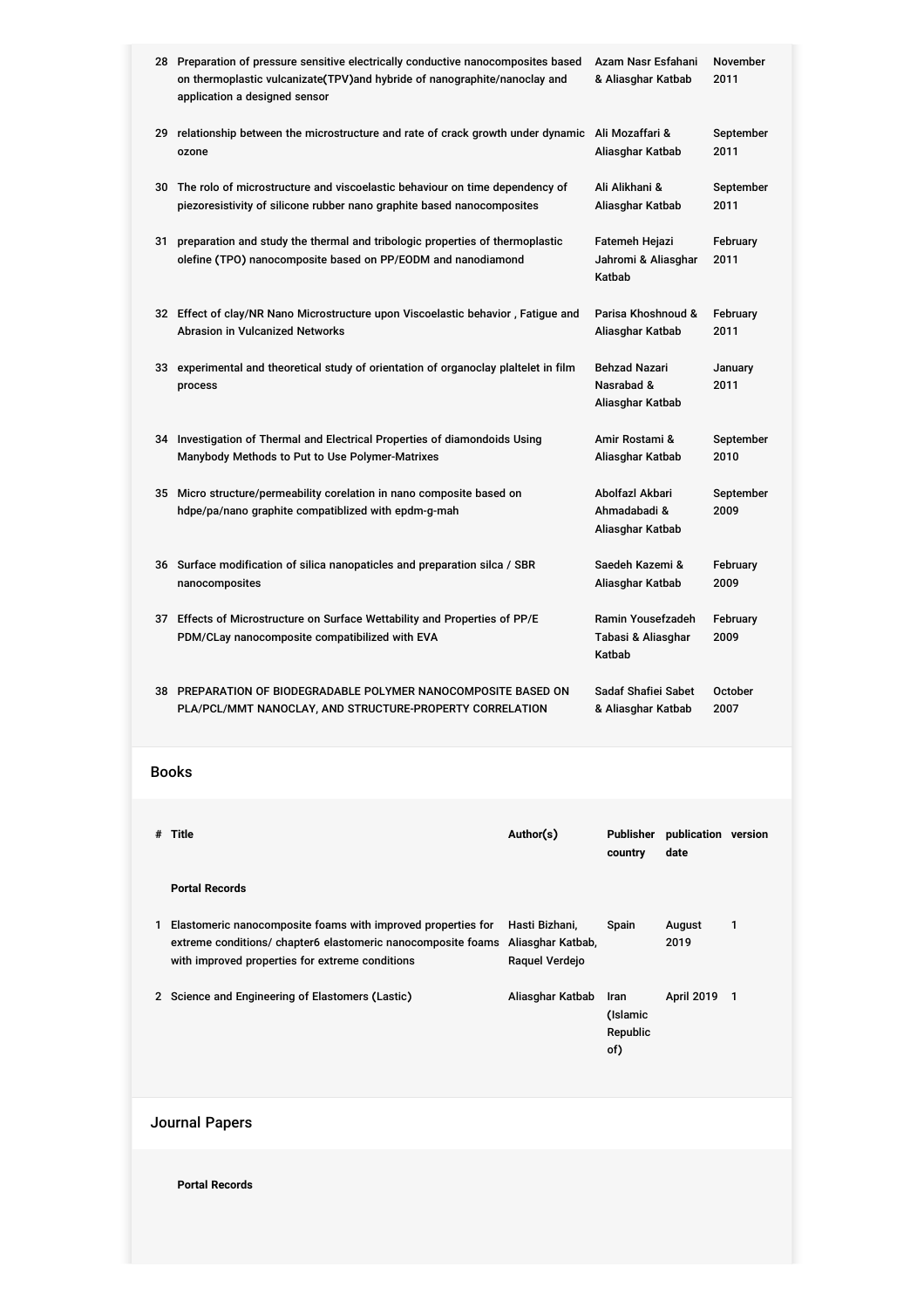- **1** Mina Shabani Samghabadi, Akbar Karkhaneh, Aliasghar Katbab, "Synthesis and characterization of electroconductive hydrogels based on oxidized alginate and polypyrrole-grafted gelatin as tissue scaffolds", SOFT MATTER, August 2021 Vol. 17, Num. 37, Page 8465-8473, August 2021,
- **2** Hasti Bizhani, Aliasghar Katbab, Emil Lopez-Hernandez, Jose Miguel Miranda, Miguel A Lopez-Manchado, Raquel Verdejo, "Preparation and Characterization of Highly Elastic Foams with Enhanced Electromagnetic Wave Absorption Based on Ethylene-Propylene-Diene-Monomer Rubber Filled with Barium Titanate/Multiwall Carbon Nanotube Hybrid", Polymers-OPEN, October 2020 Vol. 12, Num. 10, Page 2278-2293, October 2020,
- **3** Hasti Bizhani, Aliasghar Katbab, Emil Lopez-Hernandez, Jose Miguel Miranda, Raquel Verdejo, "Highly Deformable Porous Electromagnetic Wave Absorber Based on Ethylene–Propylene–Diene Monomer/Multiwall Carbon Nanotube Nanocomposites", Polymers-OPEN, April 2020 Vol. 12, Num. 4, Page 858-871, April 2020,
- **4** Javad Jeddi, Aliasghar Katbab, "The Electrical Conductivity and EMI Shielding Properties of Polyurethane Foam/Silicone rubber/ Carbon Black / Nano Graphite Hybrid composites", POLYMER COMPOSITES, October 2018 Vol. 39, Num. 10, Page 3452-3460, October 2018,
- **5** Ali Hosseinpour, Rasool Naseri, Sina Ghiassinejad, Milad Mehranpour, Aliasghar Katbab, Hossein Nazokdast, "Improving the electrical conductivity of ethylene 1?octene copolymer/cyclic olefin copolymer immiscible blends by interfacial localization of MWCNTs", POLYMER ENGINEERING AND SCIENCE, October 2018 Vol. 59, Num. 3, Page 447-456, October 2018,
- **6** Rezvan Soltani Shahyordi, Bianka M. D. Puscher, Aliasghar Katbab, Ievgen Levchuk, Negar Kazerouni, Nicola Gasparini, Nadia Camaioni, Andres Osvet, Miroslaw Batentschuk, "Improved Charge Carrier Dynamics in Polymer/Perovskite Nanocrystal Based Hybrid Ternary Solar Cells", PHYSICAL CHEMISTRY CHEMICAL PHYSICS, September 2018 Vol. 20, Num. 0, Page 23674-23683, September 2018,
- **7** Fatemeh Pouladzadeh, Aliasghar Katbab, Nooshin Haghighipour, Elahe Kashi, "Carbon nanotube loaded electrospun scaffolds based on thermoplastic urethane (TPU) with enhanced proliferation and neural differentiation of rat mesenchymal stem cells: The role of state of electrical conductivity", EUROPEAN POLYMER JOURNAL, August 2018 Vol. 105, Num. 1, Page 286-296, August 2018,
- **8** Hasti Bizhani, Vahid Nayyeri, Aliasghar Katbab, Azam Jalali Arani, Hossein Nazokdast, "Double percolated MWCNTs loaded PC/SAN nanocomposites as an absorbing electromagnetic shield", EUROPEAN POLYMER JOURNAL, January 2018 Vol. 0, Num. 0, Page 1-39, January 2018,
- **9** Mahshid Maroufkhani, Aliasghar Katbab, Jinwen Zhang, "Manipulation of the properties of PLA nanocomposites by controlling the distribution of nanoclay via varying the acrylonitrile content in NBR rubber", POLYMER TESTING, December 2017 Vol. 65, Num. 0, Page 313-321, December 2017,
- **10** Khorshid Kamgouyan, Aliasghar Katbab, Morteza Mahmoudi, Esben Thormann, Saeed Zajforoushan Moghaddam, Lida Moradi, Shahin Bonakdar, "An engineered cell-imprinted substrate directs osteogenic differentiation in stem cells", Biomaterials Science, November 2017 Vol. 6, Num. 189, Page 189-199, November 2017,
- **11** Sina Ghiassinejad, Behnaz Ranjbar Davijani, Aliasghar Katbab, Hossein Nazokdast, "Structural recovery mechanism after shear induced orientation of multiwalled carbon nanotube in polypropylene matrix", POLYMER TESTING, September 2017 Vol. 63, Num. 0, Page 475-483, September 2017,
- **12** Azam Nasr Esfahani, Aliasghar Katbab, Aidin Taeb, Leonardo Simon, Michael A.Pope, "Carrelation between mechanical dissipation and improved x-band electeomagnetic shielding capabilities of amine functionalized grapheme/thermoplastic polyurethane composites", EUROPEAN POLYMER JOURNAL, August 2017 Vol. 95, Num. 0, Page 520-538, August 2017,
- **13** Mahshid Maroufkhani, Aliasghar Katbab, Wangcheng Liu, Jinwen Zhang, "Polylactide (PLA) and acrylonitrile butadiene rubber (NBR) blends: The effect of ACN content on morphology, compatibility and mechanical properties", POLYMER, March 2017 Vol. 115, Num. 0, Page 37-44, March 2017,
- **14** Abolfazl Hasani Bafarani, Aliasghar Katbab, Abdolreza Ohadi Hamadani, "The role of sonication time upon acoustic wave absorption efficiency, microstructure, and viscoelastic behavior of flexible polyurethane/CNT nanocomposite foam", EUROPEAN POLYMER JOURNAL, March 2017 Vol. 90, Num. 0, Page 383-391, March 2017,
- **15** Rezvan Soltani Shahyordi, Aliasghar Katbab, Kerstin Schaumberger, Nicola Gasparini, Christoph J. Brabec, Stefanie Rechberger, Erdmann Spiecker, Antonigimenoalabau, Andres Ruland, "Light harvesting enhancement upon incorporating alloy structured CdSeXTe1-X quantum dots in DPP:PC61BM bulk heterojunction solar cell", Journal Materials Chemistry C, January 2017 Vol. 5, Num. 0, Page 654-662, January 2017,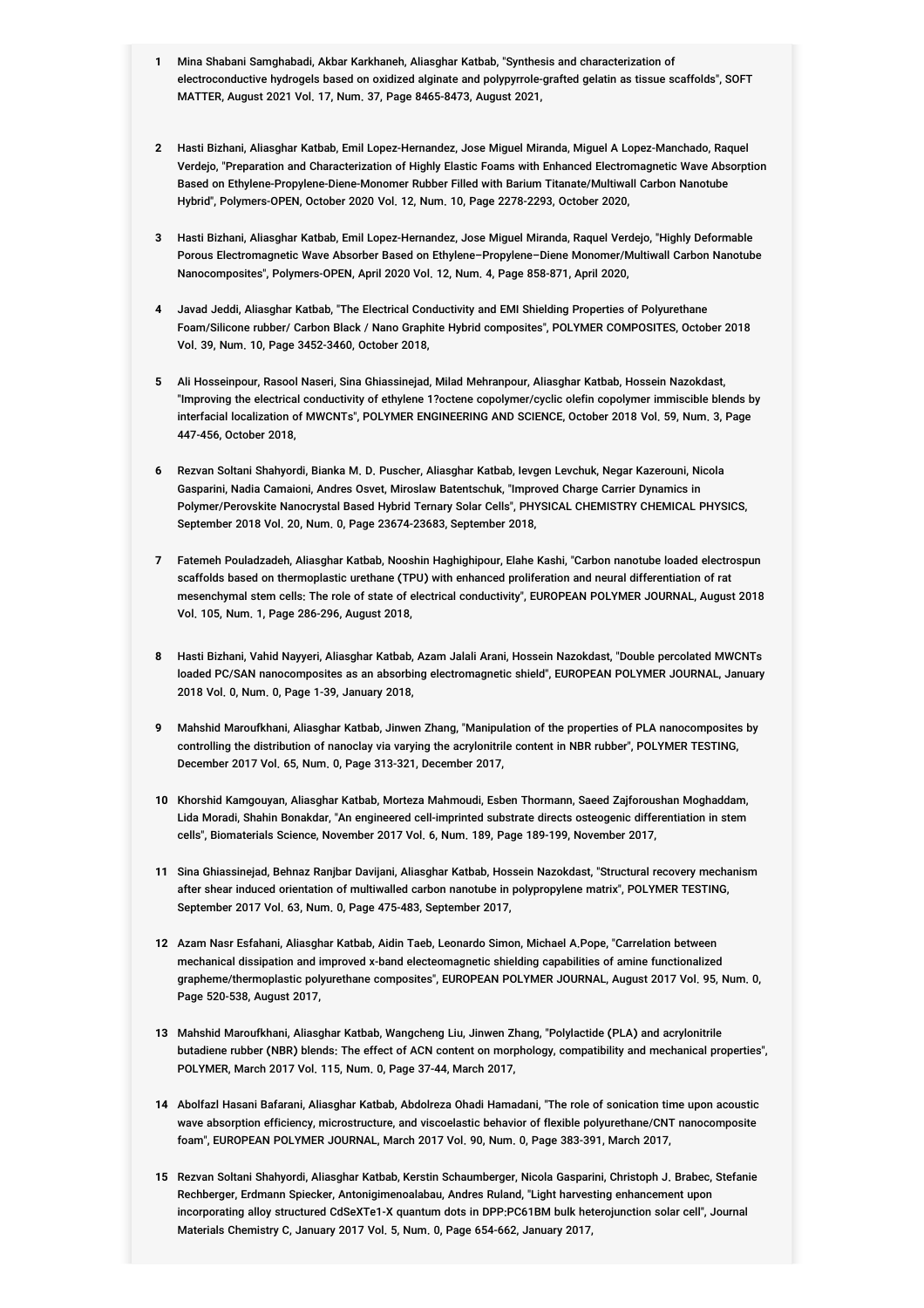- **16** Ahmadrezashafieizadegan?Esfahani, Abdollahi, Aliasghar Katbab, "Effects of compounding procedure on morphology development, melt rheology, and mechanical properties of nanoclay reinforced dynamically vulcanized EPDM/polypropylene thermoplastic vulcanizates", POLYMER ENGINEERING AND SCIENCE, April 2016 Vol. 56, Num. 8, Page 914-921, April 2016,
- **17** Shamim Zargham, Saeed Bazgir, Aliasghar Katbab, Abosaeed Rasheidi, "High-guality carbon nanofiber-based chemically preoxidized electrospun nanofiber", FULLERENES NANOTUBES AND CARBON NANOSTRUCTURES, June 2015 Vol. 23, Num. 0, Page 1008-1017, June 2015,
- **18** Newsha Koushki, Aliasghar Katbab, S.Bonakdar, "A new Injectable biphasic Hydro gel based on partially hydrolyzed polyamide and nano hydro xyapatite, cross linked with chromium acetate , as scaffold for cartilage regeneration", BAYESIAN INFERENCE AND MAXIMUM ENTROPY METHODS IN SCIENCE AND ENGINEERING, March 2015 Vol. 0, Num. 0, Page 0-0, March 2015,
- **19** Newsha Koushki, Aliasghar Katbab, Hossein Tavassoli, Azadeh Jahanbakhsh, Mohammad Majidi, Shahin Bonakdar, "A new injectable biphasic hydrogel based on partially hydrolyzed polyacrylamide and nanohydroxyapatite as scaffold for osteochondral regeneration", RSC Advances, December 2014 Vol. 5, Num. 5, Page 9089-9096, December 2014,
- **20** Nima Mostofi Sarkari, Aliasghar Katbab, Hossein Nazokdast, "Evaluation of flow -induced nanoclay orientation and microstructural stability in polyethylene/clay nanocomposites via melt rheological and thermal analysis", E-POLYMERS, January 2014 Vol. DOI 10.1515, Num. 0, Page 89-105, January 2014,
- **21** Pouya Katbab, Seyede Maryam Alizadeh, Babak Kafashi, Aliasghar Katbab, "Bionanocomposites with enhanced antimicrobial activity and photodegradability based on low density polyethylene nano Tio2/organclay.", E-POLYMERS, January 2014 Vol. 0, Num. 0, Page 43-55, January 2014,
- **22** Ali Arshi, Ali Asghar Asgharian Jeddi, Aliasghar Katbab, "Frictional Behavior of Plain Woven Fabrics Constructed from Polyester and Cotton Yarns in Different Environmental Conditions", JOURNAL OF ENGINEERED FIBERS AND FABRICS, June 2012 Vol. 7, Num. 2, Page 99-108, June 2012,
- **23** Ahmadreza Shafieizadegan Esfahani, Aliasghar Katbab, Ali R. Pakdaman, Parisa Dehkhoda, Mohammad H. Shams, Ayaz Ghorbani, "Electrically conductive foamed polyurethane/silicone rubber/graphite nanocomposites as radio frequency wave absorbing material: The role of foam structure", POLYMER COMPOSITES, March 2012 Vol. 33, Num. 3, Page 397-403, March 2012,
- **24** Ahmadreza Shafieizadegan Esfahani, Aliasghar Katbab, Parisa Dehkhoda, Hamid Reza Karami, S.H.H. Sadeghi, Ayaz Ghorbani, "Preparation and characterization of foamed polyurethane/silicone rubber/graphite nanocomposite as radio frequency wave absorbing material: The role of interfacial compatibilization", COMPOSITES SCIENCE AND TECHNOLOGY, March 2012 Vol. 105, Num. 72, Page 382-389, March 2012,
- **25** Mitra Tavakoli, Aliasghar Katbab, Hossein Nazokdast, "NR/SBR/organoclay nanocomposites: Effects of molecular interactions upon the clay microstructure and mechano-dynamic properties", JOURNAL OF APPLIED POLYMER SCIENCE, February 2012 Vol. 123, Num. 3, Page 1853-1864, February 2012,
- **26** Mitra Tavakoli, Aliasghar Katbab, Hossein Nazokdast, "Effect of the Compatibilizer Upon the Properties of Styrenebutadiene Rubber Organoclay Nanocomposites.", IRANIAN POLYMER JOURNAL, May 2011 Vol. 105, Num. 1, Page 65-74, May 2011,
- **27** Behnaz Ranjbar Davijani, Hossein Mirzazadeh, Aliasghar Katbab, Andrew N. Hrymak, "In situ Dynamic Vulcanization Process in Preparation of Electrically Conductive PP/EPDM Thermoplastic Vulcanizate /Expanded Graphite Nanocomposites: Effects of State of Cure", JOURNAL OF APPLIED POLYMER SCIENCE, March 2011 Vol. 1, Num. 123, Page 32-40, March 2011,
- **28** Yasaman Mohammadpour, Aliasghar Katbab, "Effect of the compatibilizer Structural Parameters on Micro structural Formation in Ethylene-Propylene-Diene Monomer Rubber/Ethylene-Propylene-Diene Momomer Rubber -g-Maleic Anhydride/Organoclay Nancomposites", JOURNAL OF APPLIED POLYMER SCIENCE, August 2010 Vol. 120, Num. 120, Page 3133-3140, August 2010,
- **29** Rezvan Soltani Shahyordi, Aliasghar Katbab, "The role of interfacial Compatibilizer in controlling the electrical conductivity and Piezoresistive behavior of nanocomposites based on RTV silicone rubber/graphite nanosheets", SENSORS AND ACTUATORS A-PHYSICAL, July 2010 Vol. 1, Num. 105, Page 213-219, July 2010,
- **30** Samira Aslanzadeh, Mohammad Haghighat Kish, Aliasghar Katbab, "Effects of melt processing conditions on photooxidation of PP/PPgMA/OMMT composites", POLYMER DEGRADATION AND STABILITY, May 2010 Vol. 210, Num. 95, Page 1800-1809, May 2010,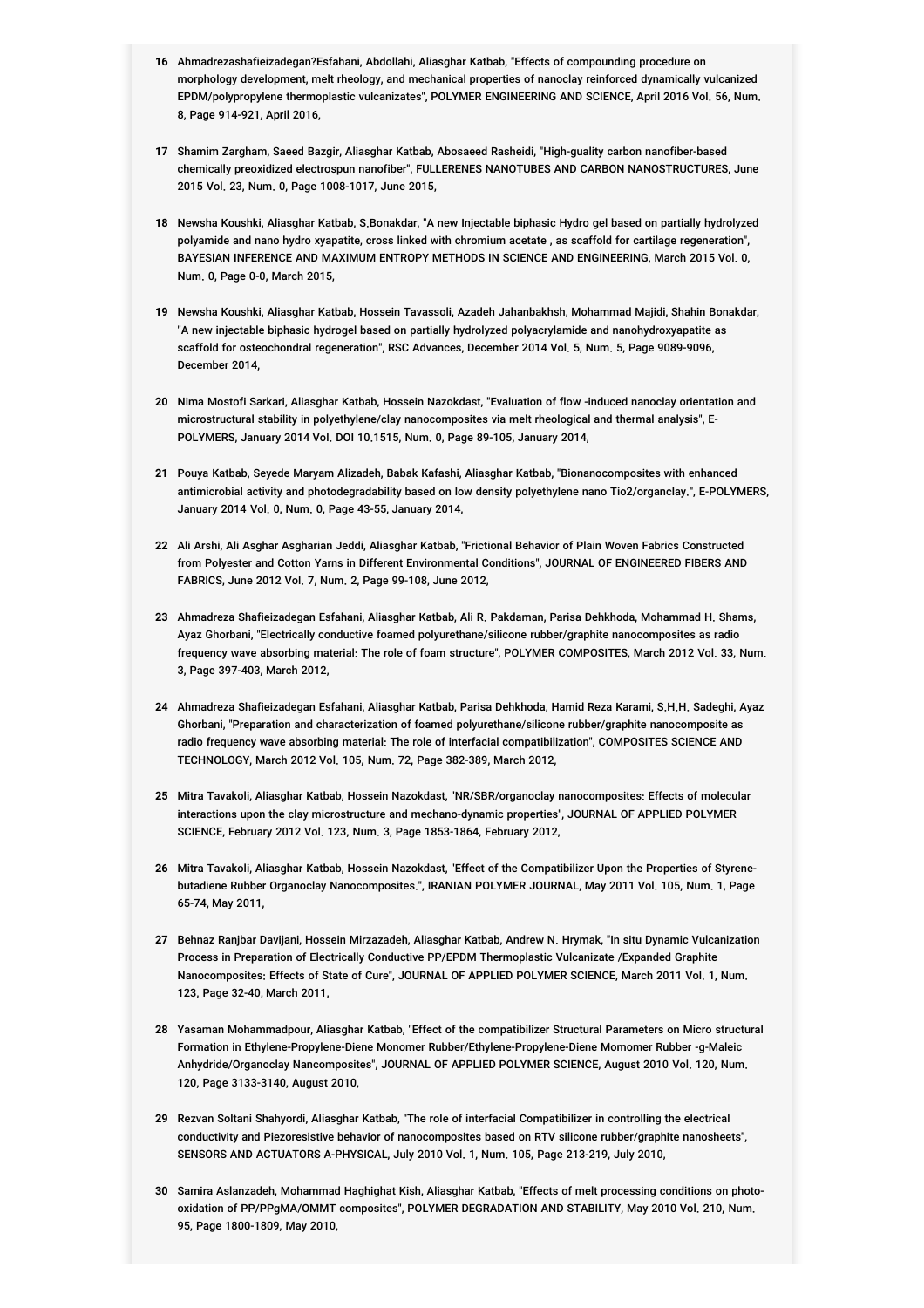- **31** Mitra Tavakoli Ardekani, Aliasghar Katbab, Hossein Nazokdast, "Effect of the compatibilizer upon the properties of styrene-butadiene rubber organoclay nanocomposites", , May 2010 Vol. 105, Num. 1, Page 65-74, May 2010,
- **32** Aliasghar Katbab, "The role of interfacial compatibilization upon the microstructure and electrical conductivity threshold in polypropylene/expanded graphite nanocomposites", Polymers for Advanced Technologies, August 2009 Vol. 0, Num. 0, Page 0-0, August 2009,
- **33** Seid Hadi Habibi, Aliasghar Katbab, Majid Montazer, "Preparation and Flame Retardancy of Poly(Ethylene Terephthalate)Montmorillonite Nanocomposites", , June 2009 Vol. , Num. 6, Page 0-0, June 2009,
- **34** Fatemeh Goharpey, Amin Mirzadeh, Abbas Sheikh, Hossein Nazokdast, Aliasghar Katbab, "Study on microstructure, rheological, and mechanical properties of cellulose short fiber reinforced TPVs based on EPDM/PP", , February 2009 Vol. , Num. 30, Page 0-0, February 2009,
- **35** Sadaf Shafiei Sabet, Aliasghar Katbab, "Interfacially Compatibilized Poly(lactic acid) and Poly(lactic acid)/Polycaprolactone/Organoclay Nanocomposites with Improved Biodegradability and Barrier Properties: Effects of the Compatibilizer Structural Parameters and Feeding Route", , January 2009 Vol. , Num. 1, Page 0-0, January 2009,
- **36** Fatemeh Goharpey, Reza Foudazi, Hossein Nazokdast, Aliasghar Katbab, "Determination of twin-screw extruder operational conditions for the preparation of thermoplastic vulcanizates on the basis of batch-mixer results", , March 2008 Vol. 0, Num. 107, Page 0-0, March 2008,
- **37** Aliasghar Katbab, A.N Hrymak, K Kasmadjian, "Preparation of Interfacially Compatibilized PP-EPDM Thermoplastic Vulcanizate/Graphite Nanocomposites:Effects of Graphite Microstructure Upon Morphology,Electrical Conductivity,and Melt Rheology", , January 2008 Vol. , Num. 1, Page 0-0, January 2008,
- **38** Zahra Ahmadi, Mohammad Haghighat Kish, G.H. Freeman, R Kotek, Aliasghar Katbab, "Photostability of isotactic polypropylene containing monoazo pigment", , January 2008 Vol. , Num. 108, Page 0-0, January 2008,
- **39** Yasaman Mohammadpour, Aliasghar Katbab, "Effects of The Ethylene-Propylene Diene Monomer Microstructural Parameters and Interfacial Compatibilizer Upon The EPON /Montmorillonite Nanocomposites Microstructure:Rheology/Permeability Correlation", , September 2007 Vol. , Num. 106, Page 0-0, September 2007,
- **40** Shaghayegh Hamzehlou, Aliasghar Katbab, "Bottle\_to\_Bottle Recycling of PET Via Nanostructure Formation by Melt Intercalation in Twin Screw Compounder:Improved Thermal ,Barrier and Microbiological Properties.", , February 2007 Vol. , Num. 106, Page 0-0, February 2007,
- **41** Hossein Mirzazadeh, Aliasghar Katbab, "PP/EPDM -Based Thermoplastic Dynamic Vulcanizates With Organoclay:Morphology Mechanical and Viscoelastic Properties", , December 2006 Vol. , Num. 17, Page 0-0, December 2006,
- **42** Mohsen Masoomi, Aliasghar Katbab, Hossein Nazokdast, "Damping Behavior of The Phenolic Based Composite Friction Materials Containing Thermoplastic Elastomers (TPES)", , September 2006 Vol. , Num. 3, Page 0-0, September 2006,
- **43** Mohsen Masoomi, Aliasghar Katbab, Hossein Nazokdast, "Noise Generation and Propagation Control in Disc Brake Systems using Composite Friction Materials Composed of Thermoplastic Elastomers as Viscoelastic Materials", , August 2006 Vol. , Num. 1, Page 0-0, August 2006,
- **44** Mohsen Masoomi, Aliasghar Katbab, Hossein Nazokdast, "Reduction of Noise From Disc Brake Systems Using Composite Friction Materials Containing Thermoplastic Elastomers (TPEs)", , June 2006 Vol. , Num. 10, Page 0-0, June 2006,
- **45** Mohsen Masoomi, Aliasghar Katbab, Hossein Nazokdast, "Sound Attenuation in Composite Friction Materials Containing Thermoplastic Elastomers", , May 2006 Vol. , Num. 101, Page 0-0, May 2006,
- **46** Reyhaneh Zolfaghari, Aliasghar Katbab, [en-name N/A], Ramin Yousefzadeh Tabasi, Majid Hosseini Nejad, "Preparation and characterization of nanocomposite hydrogels based on polyacrylamide for enhanced oil recovery applications", , May 2006 Vol. , Num. 3, Page 0-0, May 2006,
- **47** Mohsen Masoomi, Aliasghar Katbab, Hossein Nazokdast, "Damping Behavior of the Phenolic Based Composite Friction Materials Containing Thermoplastic Elastomers", , January 2006 Vol. , Num. 1, Page 0-0, January 2006,
- **48** Mohsen Masoomi, Aliasghar Katbab, Hossein Nazokdast, "Study on Sound Attenuation in Composite Friction Materials Containing Thermoplastic Elastomers (TPEs)", , September 2005 Vol. , Num. 1, Page 0-0, September 2005,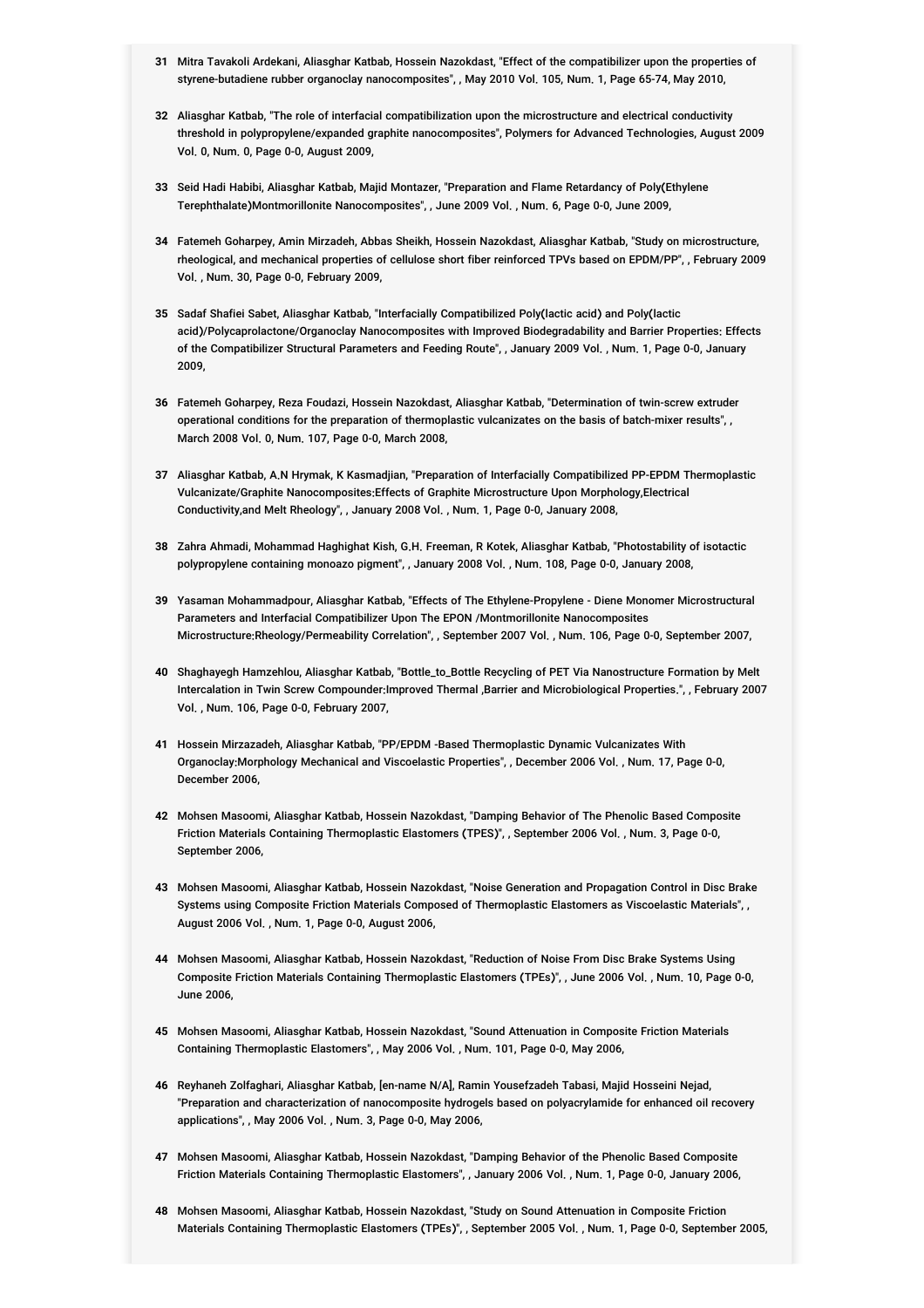- **49** Azam Jalali Arani, Aliasghar Katbab, "Thermomechanical reactive blending of silicone rubber and LLDPE : Effects of processing parameters", , April 2005 Vol. , Num. 94, Page 0-0, April 2005,
- **50** Fatemeh Goharpey, Hossein Nazokdast, Aliasghar Katbab, "Relationship between the rheology and morphology of dynamically vulcanized thermoplastic elastomers based on EPDM/PP", POLYMER ENGINEERING AND SCIENCE, January 2005 Vol. 45, Num. 1, Page 84-94, January 2005,
- **51** Saeed Shafiei Sararoudi, Hossein Nazokdast, Aliasghar Katbab, "Study on parameters affecting the morphology development of dynamically vulcanized thermoplastic elastomers based on EPDM/PP in a co-rotating twin screw extruder", , December 2004 Vol. , Num. 5, Page 0-0, December 2004,
- **52** Saeed Bazgir, Aliasghar Katbab, Hossein Nazokdast, "Silica reinforced dynamically vulcanized EPDM/PP thermoplastic elastomers morphology rheology and dynamic-mechanical properties", , May 2004 Vol. , Num. , Page 0-0, May 2004,
- **53** Saeed Bazgir, Aliasghar Katbab, Hossein Nazokdast, "Microstructure -properties correlation in silica -reinforced : Dynamically vulcanized EPDM/PP thermoplastic elastomers", , April 2004 Vol. , Num. , Page 0-0, April 2004,
- **54** Ardeshir Saeidi, Aliasghar Katbab, [en-name N/A], Faramarz Afshar Taromi, "Formulation design,optimization,characterization and swelling behaviour of a cationic superabsorbent based on a copolymer of (3-{methacryloamino} propyl } trimethylamonium chloride and acrylamide", , January 2004 Vol. , Num. 53, Page 0-0, January 2004,
- **55** Azam Jalali Arani, Aliasghar Katbab, Hossein Nazokdast, "Preparation of thermoplastic elastomers based on silicone rubber and polyethylene by thermomechanical reactive blending: effects of polyethylene structural parameters", , December 2003 Vol. , Num. 90, Page 0-0, December 2003,
- **56** Fatemeh Goharpey, Aliasghar Katbab, Hossein Nazokdast, "Formation of rubber particle agglomerates during morphology development in dynamically crosslinked epdm / pp thermoplastic elastomers part1: effects of processing and polymer structural parameters", RUBBER CHEMISTRY AND TECHNOLOGY, March 2003 Vol. 76, Num. 1, Page 239-252, March 2003,
- **57** Farhang Abbasi, Hamid Mirzadeh, Aliasghar Katbab, "Comparison of viscoelastic properties of polydimethyl siloxane/poly (2-hydroxyethyl methacrylate) IPNs with their physical blends", , December 2002 Vol. , Num. , Page 0- 0, December 2002,
- **58** Farhang Abbasi, Hamid Mirzadeh, Aliasghar Katbab, "Surface modification of silicon rubber for biomedical applicatione", , October 2002 Vol. , Num. 51, Page 0-0, October 2002,
- **59** Farhang Abbasi, Hamid Mirzadeh, Aliasghar Katbab, "Bulk and surface modification of silicone rubber for biomedical applications", , October 2002 Vol. , Num. 51, Page 0-0, October 2002,
- **60** Farhang Abbasi, Hamid Mirzadeh, Aliasghar Katbab, "Sequential interpenetrating polymer networks of poly (2 hydroxyethyI methacrylate) and polydimethyl siloxane", , August 2002 Vol. , Num. , Page 0-0, August 2002,
- **61** Ali Reza Khoshniyat Moghaddam, [en-name N/A], Mahmood Hemmati, Faramarz Afshar Taromi, Aliasghar Katbab, "Electrical Conductivity of Short Carbon Fibers and Carbon Black-Reinforced Chloroprene Rubber", , August 2002 Vol. , Num. 3, Page 0-0, August 2002,
- **62** Farhang Abbasi, Hamid Mirzadeh, Aliasghar Katbab, "Modification of polysiloxane polymers for biomedical applications", , December 2001 Vol. , Num. 12, Page 0-0, December 2001,
- **63** Farhang Abbasi, Hamid Mirzadeh, Aliasghar Katbab, "Reviewom modification of polysiloxane polymers for biomedical applications", , December 2001 Vol. , Num. 50, Page 0-0, December 2001,
- **64** Nasrin Sheikh, Hamid Mirzadeh, Aliasghar Katbab, [en-name N/A], Mohammad Reza Daliri, [en-name N/A], "Isocyanate-terminated urethane prepolymer as bioadhesive material :Evaluation of bioadhesion and biocompatibility in vitro and in vivo assays", , December 2001 Vol. , Num. 12, Page 0-0, December 2001,
- **65** Fatemeh Goharpey, Aliasghar Katbab, Hossein Nazokdast, "Mechanism of morphology development in dynamically cured EPDM/PP TPE,s : Effects of state of cure", JOURNAL OF APPLIED POLYMER SCIENCE, September 2001 Vol. 81, Num. 10, Page 2531-2544, September 2001,
- **66** Nasrin Sheikh, Aliasghar Katbab, Hamid Mirzadeh, "Reactive ester-urethane prepolymer as bioadhesive:synthesis and evaluation", , January 2001 Vol. , Num. 10, Page 0-0, January 2001,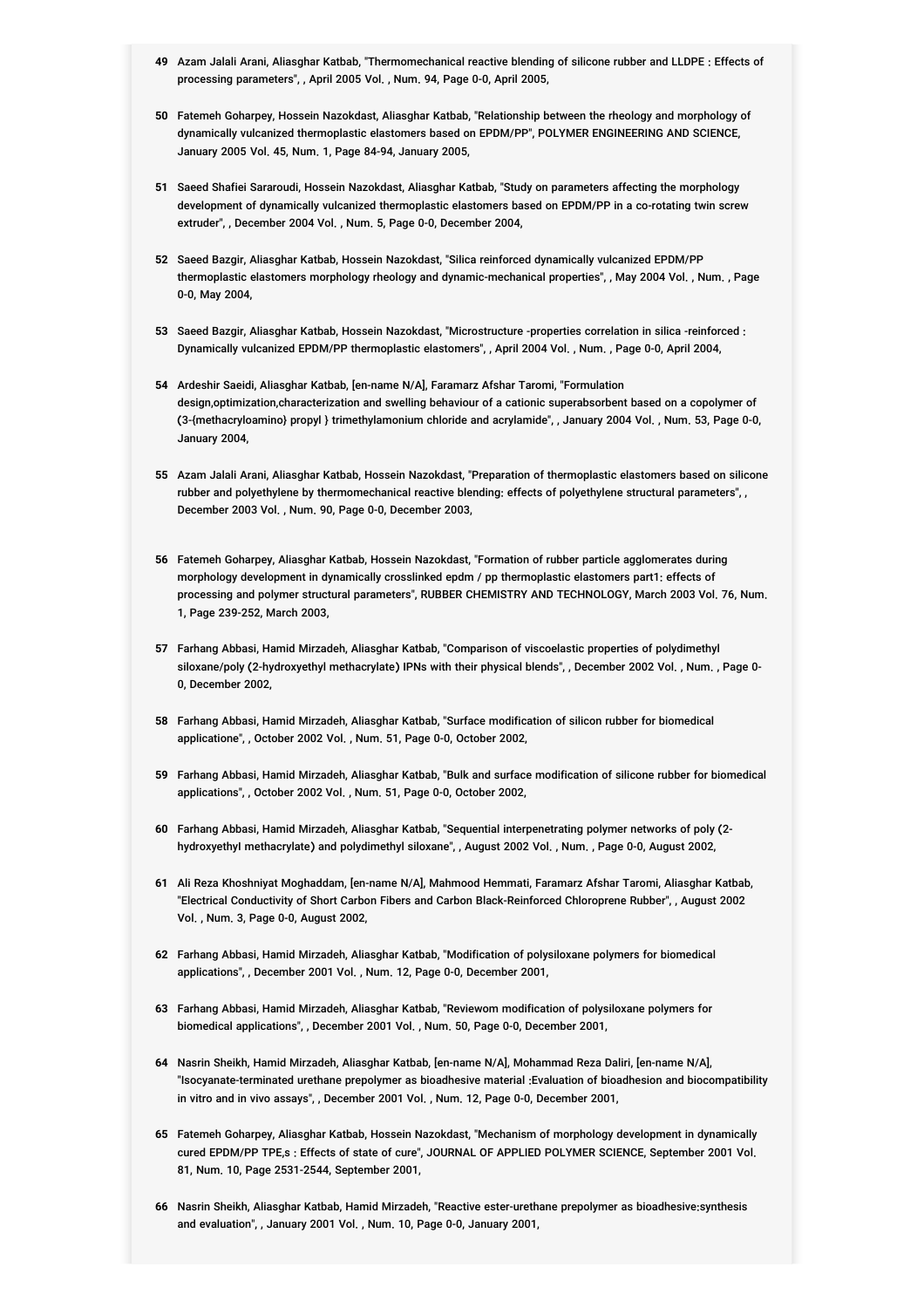- **67** Nasrin Sheikh, Aliasghar Katbab, Hamid Mirzadeh, "Isocyanate\_terminated urethane prepolymer as bioadhesive base material:synthesis and characterization", , August 2000 Vol. , Num. , Page 0-0, August 2000,
- **68** Aliasghar Katbab, Hossein Nazokdast, Saeed Bazgir, "Carbon black\_reinforced dynamically cured EPDM/PP thermoplastic elastomers (I) morphology rheology,and dynamic mechanical properties", , February 2000 Vol. , Num. , Page 0-0, February 2000,
- **69** Aliasghar Katbab, Mohammad Ataei, "Co \_ 60 \_gamma \_ ray \_ inducede graft copolymerization of methylmethacrylate onto EPDM rubber : improved oil resistivity", , July 1998 Vol. , Num. , Page 0-0, July 1998,
- **70** Hamid Mirzadeh, Aliasghar Katbab, Ahmadreza Ekbatani, "Surface modification of ethylene propylene rubber by acrylic", , January 1996 Vol. , Num. 4, Page 0-0, January 1996,
- **71** Hamid Mirzadeh, Aliasghar Katbab, "Surface modification of EPR by laser grafting of acrylic acid", , January 1996 Vol. , Num. 5, Page 0-0, January 1996,
- **72** Hamid Mirzadeh, Aliasghar Katbab, "Cell attachment to laser-induced AAm and HEMA grafted EPR as a biomaterial", , May 1995 Vol. , Num. 16, Page 0-0, May 1995,
- **73** Hamid Mirzadeh, Aliasghar Katbab, [en-name N/A], Rabert Berford, "Surface Modification of EPR as Biomaterial by Laser Induced Graft Copolymerization of AAm, HEMA and NVP II-HEMA and NVP", , March 1995 Vol., Num. 3, Page 0-0, March 1995,
- **74** Hamid Mirzadeh, Aliasghar Katbab, "Co2 pulsed laser graft copolymerization of HEMA and NVP onto EPR as biomaterial (III)", , January 1995 Vol. , Num. 46, Page 0-0, January 1995,
- **75** Iraj Amiri Omaraei, Aliasghar Katbab, "Qualitative and quantitative analysis of SBR/BR by TGA", , January 1995 Vol. , Num. 69, Page 0-0, January 1995,
- **76** Hamid Mirzadeh, Aliasghar Katbab, "Laser induced surface grafting of 2-hydroxyethacrylate and NVP onto EPR as biocompatible material", , May 1994 Vol. , Num. , Page 0-0, May 1994,
- **77** Faranak Naimian, Aliasghar Katbab, "Post-irradiation stability of polyvinylchloride at sterilizing dose", , January 1994 Vol. , Num. 44, Page 0-0, January 1994,
- **78** Azizeh Yousefi Moshir Abad, Aliasghar Katbab, "Post-irradiation degradation of PP (II)", , January 1994 Vol. , Num. 44, Page 0-0, January 1994,
- **79** Hamid Mirzadeh, Aliasghar Katbab, "Biocompatibility eveluation of laser-induced AAm and HEMA grafted EPr", , January 1994 Vol. , Num. 166, Page 0-0, January 1994,
- **80** Hamid Mirzadeh, Aliasghar Katbab, "Co2 pulsed laser induced surface grafting of AAm onto EPR (II)", , September 1993 Vol. , Num. 42, Page 0-0, September 1993,
- **81** [en-name N/A], [en-name N/A], Aliasghar Katbab, "Synthesis,characterization and activity of two new phenolic antioxidant in natural rubber", , January 1993 Vol. , Num. 8, Page 0-0, January 1993,
- **82** Farah Khoylo, Aliasghar Katbab, "Radiation degration of polypropylene", , January 1993 Vol. , Num. 42, Page 0-0, January 1993,
- **83** Aliasghar Katbab, Rabert Berford, "Radiation modification of EPDM,evaluation of wettability and biocompatibility", , January 1993 Vol. , Num. 2, Page 0-0, January 1993,
- **84** [en-name N/A], Aliasghar Katbab, "PP/NBR thermoplastic elastomers", , January 1993 Vol. , Num. 2, Page 0-0, January 1993,
- **85** Hamid Mirzadeh, Aliasghar Katbab, "Co2 pulsed laser induced surface grafting of AAm onto EPR (I)", , January 1993 Vol. , Num. 41, Page 0-0, January 1993,
- **86** Aliasghar Katbab, Rabert Berford, "Radiation modification of EPDM,evaluation of wettability and biocompatibility", , January 1992 Vol. , Num. 8, Page 0-0, January 1992,
- **87** Aliasghar Katbab, Rabert Berford, "Radiation modification of EPDM rubber", , January 1992 Vol. , Num. 39, Page 0-0, January 1992,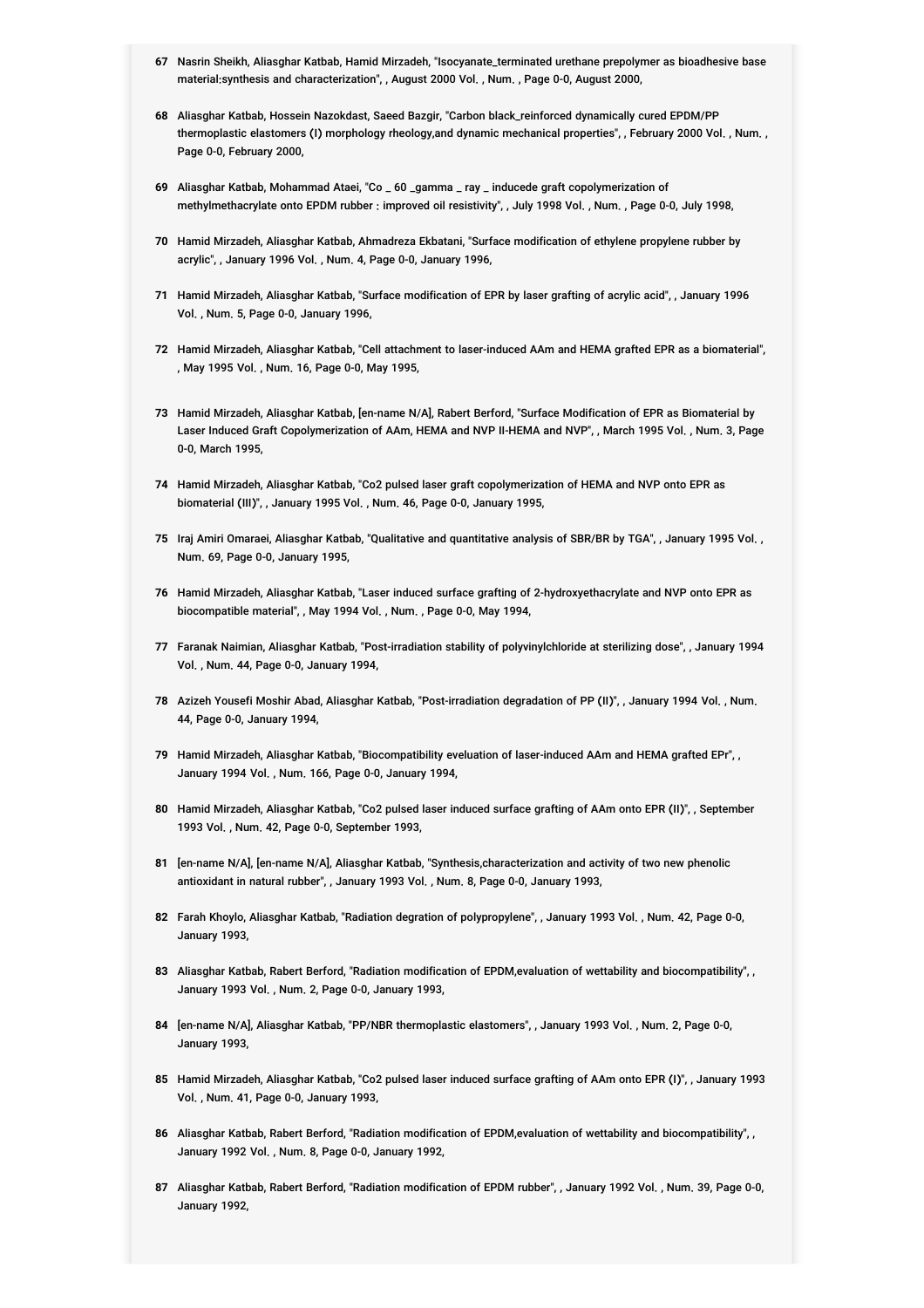- **88** Azizeh Yousefi Moshir Abad, Aliasghar Katbab, "Post-irradiation degradation of PP", , January 1991 Vol. , Num. 38, Page 0-0, January 1991,
- **89** , Aliasghar Katbab, "Study on morphology and properties of NR/BR blends", , January 1990 Vol. , Num. 6, Page 0-0, January 1990,
- **90** , Aliasghar Katbab, "Morphological studies on NR,SBR and BR,Bio componet ebstomeric alloys", , January 1989 Vol. 0, Num. 8, Page 0-0, January 1989,
- **91** Aliasghar Katbab, G. Scott, "Mechanism of antioxidant action (II)", , January 1985 Vol. , Num. 12, Page 0-0, January 1985,
- **92** Jaleh Mansoori, Aliasghar Katbab, "Qualitative and quantitative analysis of heat tranfer in curing of tire", , January 1984 Vol. , Num. 2, Page 0-0, January 1984,
- **93** Aliasghar Katbab, G. Scott, "Mechanism of antioxidant action (III)", , January 1981 Vol. , Num. 17, Page 0-0, January 1981,
- **94** Aliasghar Katbab, G. Scott, "Mechanism of antioxidant action (I)", , January 1981 Vol. , Num. , Page 0-0, January 1981,
- **95** Aliasghar Katbab, J. Berford, "Mechanism of antifatigues", , January 1980 Vol. , Num. 19, Page 0-0, January 1980,

#### Conference Papers

#### **Portal Records**

- **1** Narges Asghari, Azizeh Javadi, Aliasghar Katbab, "The role of EVA level on melt viscoelasticity, rate of crosslinking and morphology development in cross-linked Ethylene-Vinyl Acetate/ Low-Density Polyethylene/ (EVA/LDPE) blend Foams ", (ICOR) 2th. International Conference on Rheology, December 2021
- **2** Zahra Shahroodi, Aliasghar Katbab, "characterization of compatibility of PLA/CR blends by the aids of rheological responses ", (1st international conference on rheology (icor 2019, December 2019
- **3** Parmida Sadt Rasouli, Zahra Shahroodi, Aliasghar Katbab, "preparation and comparison of mechanical properties in PLA/NBR and PLA/CR dynamic vulcanizates ", 5th national polymer conference, November 2019
- **4** Hasti Bizhani, Aliasghar Katbab, "Preparation and Characterization of Flexible Electromagnetic Shields Based on EPDM/MWCNTs Nanocomposites: Influence of CNTs Surface Functionalization ", (13th International Seminar on Polymer Science and Technology (ISPST 2018, November 2018
- **5** Hadisehsadat Mousavi, Saeideh Gorji Kandi, Aliasghar Katbab, , Amir Masoud Arabi, "The effect of presence of CdSe quantum dots on diameter of PMMA nanofiber ", 7the International Color & Coating Congress, December 2017
- **6** Mahsa Mehranvari, Aliasghar Katbab, Vahid Nayyeri, Hossein Nazokdast, "Preparation of a Radar Absorbing Material Based on PP/EPDM Thermoplastic Elastomer and Carbon Nanotube Nanocomposite ", Asia Pacific Microwave Conference (APMC2016) and International Microwave and RF Conference (IMaRC2016), December 2016
- **7** Rezvan Soltani Shahyordi, Aliasghar Katbab, Tayebeh Ameri, "Effect of quantum dot ligand exchange on the photovoltaic properties of polymer solar cell ", 12th International Seminar on Polymer Science and Technology (ispst), November 2016
- **8** Mahshid Maroufkhani, Aliasghar Katbab, Jinwen Zhang, "Melt Blending of Poly( lactic acid) with Acrylonitrile-Butadiene Rubber: the Role of ACN Content ", 12th International Seminar on Polymer Science and Technology (ISPST), November 2016
- **9** Fatemeh Pooladzadeh, Aliasghar Katbab, Nooshin Haghighipour, "The Role of Electrical Conductivity upon Neural Cell Differentiation and Proliferation of Electrospun Nanofibers Based on Thermoplastic Urethane (TPU)/CNT ", 12th international seminar on polymer science and technology (ISPST2016), November 2016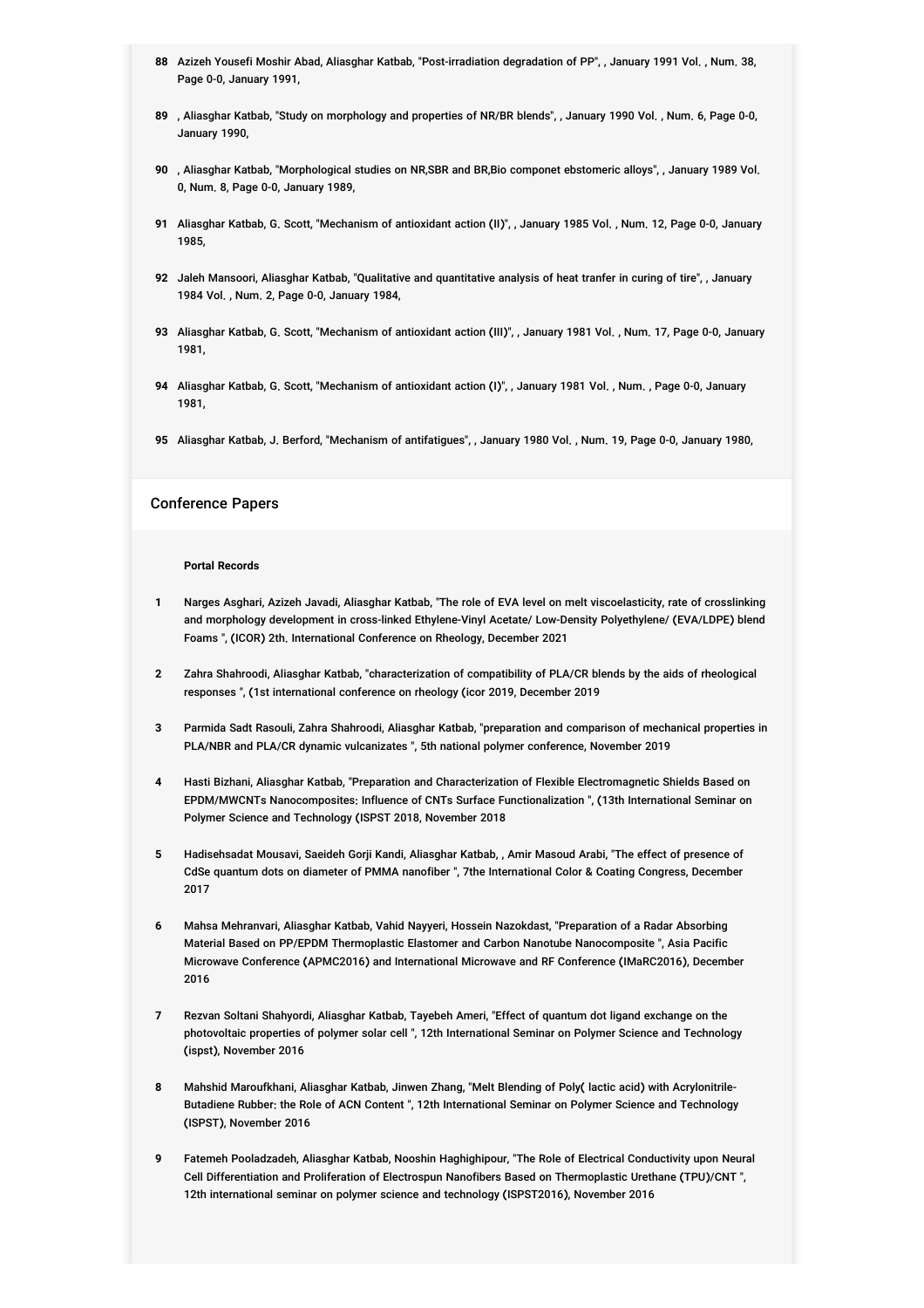- **10** Aliasghar Katbab, "109. Electrically conductive polymer nanocomposites with potential as pizoresistive and high frequency electromagnetic shielding materials ", 12th international seminar on polymer science and technology (ISPST2016), November 2016
- **11** Ali Ebrahimi, Aliasghar Katbab, Hossein Nazokdast, Pouya Katbab, "Fatigue behavior of natural rubber /organically under uniaxial cyclic deformation : role of interfacial compatibilization and strain amplitude nanocomposites ", the 32nd Internationl conference of the polymer processing society-pps32, July 2016
- **12** Javad Jeddi, Aliasghar Katbab, "Ac Electrical conductivity, shielding effectiveness and viscoelastic characteristics of nanocomposites based on RTV silicon rubber and nano graphite sheets /carbon black hybrid system ", the 32nd Internationl conference of the polymer processing society-pps32, July 2016
- **13** Ali Hosseinpour, Hossein Nazokdast, Aliasghar Katbab, Milad Mehranpour, Sina Ghiassinejad, "Selective Localization of MWCNTs in EOC/COC blends ", 32nd International Conference of the POLYMER PROCESSING SOCIETY, June 2016
- **14** Sina Ghiassinejad, Behnaz Ranjbar Davijani, Ali Hosseinpour, Aliasghar Katbab, Hossein Nazokdast, "Structural Recovery Mechanism of Multi-Walled Carbon Nanotube in a Simple Shear Flow ", 32nd International Conference of the POLYMER PROCESSING SOCIETY, June 2016
- **15** Fatemeh Pooladzadeh, Aliasghar Katbab, Babak Moghadas, "The Role of electrical conductivity upon neural cell differentiation and proliferation of electrospun nanofibers based on thermoplastic urethane (TPU/CNT) ", Polymer processing society, September 2015
- **16** Mahsa Jafaie Menarbazari, Aliasghar Katbab, "Preparation and characterization of Electrospun Nanofiber with coreshell structure based on thermoplastic urethane Elastomer and Gelatin ", Polymer processing society, September 2015
- **17** Pouya Katbab, Aliasghar Katbab, "Bio Nanocomposites with Enhanced Antimicrobial activity and photo degradability based on low density polyethylene and nano Tio2/organoclay ", Polymer processing society, September 2015
- **18** Kamand Rabiei Tabriz, Aliasghar Katbab, Mahsa Jafaie Menarbazari, "Preparation and characterization of modified-Tio2/PLA nano-composites with enhanced photo-antimicrobial property for using in food packaging industries. ", Asian nano forum conference, March 2015
- **19** Kamand Rabiei Tabriz, Aliasghar Katbab, "Preparation and characterization of modified-Tio2/PLA nano-composites with enhanced photo - biodegrability ". Asian nano forum conference, March 2015
- **20** Kamand Rabiei Tabriz, Aliasghar Katbab, Mahsa Jafaie Menarbazari, "A new method for grafting polylactic acid in the surface of Tio2 nanoparticles via reactive melt-mixing to reduce aggregation affinity. ", Asian Nano Forum Confernce, March 2015
- **21** Fatemeh Hejazi Jahromi, Aliasghar Katbab, "Nanodiamod as a Peculiar additive to improve Tribological properties of polymer composites ", 11th International seminar on polymer science and technology 6-9 October 2014, October 2014
- **22** Mahsa Jafaie Menarbazari, Aliasghar Katbab, "Preparation and Characterization of Electrospun Nanofiber based on Thermoplastic Urethane elastomer and Gelatin ", 11th International seminar on polymer science and technology, October 2014
- **23** Newsha Koushki, Aliasghar Katbab, S.Bonakdar, "A New Injectable Biphasic Hydrogel Based on Partially Hydrolyzed Polyacrylamide and Nano Hydroxyapatite, Crosslinked with Chromium Acetate, as Scaffold for Cartilage Regeneration ", polymer processing society 2014 /USA, June 2014
- **24** Sara Sedighi, Aliasghar Katbab, N.Haghighipour, "The role of Micromechanic and Elasticity of polypropylene /EPDM rubber Thermoplastic elastomer as bone scaffold upon stem cell differtiation. ", In international polymer processing conference (PPS-30), June 2014
- **25** Maryam Hatami, Aliasghar Katbab, "Electromagnetic Interference Shielding Nanocomposites based on EPDM rubber and Nanographite/ Nano NiFe2O4 hybrid: The Role of crosslink Density and Rubber Elastisity ", polymer processing society 2014 /USA, June 2014
- **26** Maryam Hatami, Aliasghar Katbab, "Electromagnetic Interference Shielding NanocompositesVulcanizate based on EPDM rubber and Nanographite / Nano NiFe2o4 hybrid: The Role of Crosslink Density and Rubber Elasticity ", 30th International Conference of the Polymer processing society-30, June 2014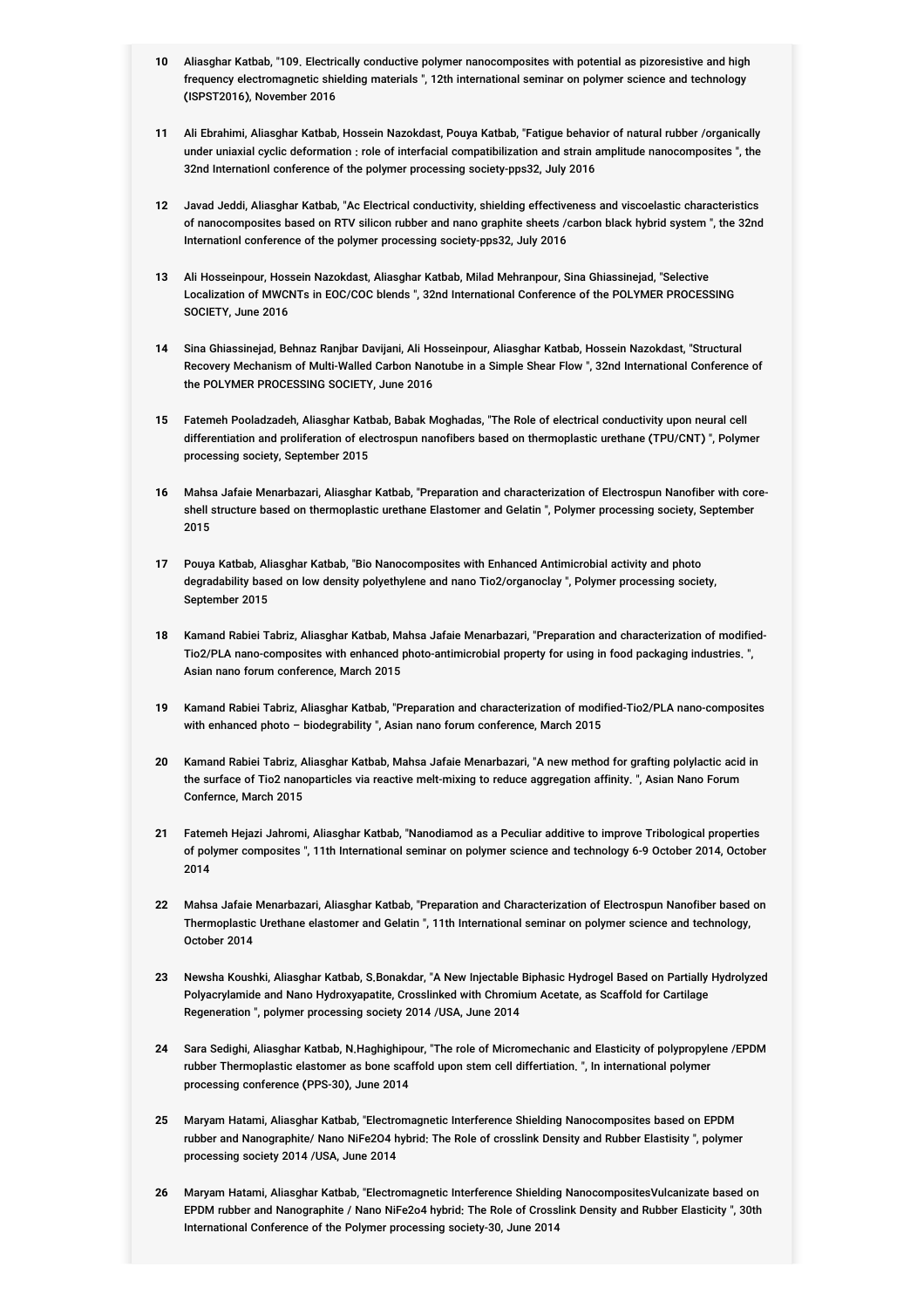- **27** Newsha Koushki, Aliasghar Katbab, Shahin Bonakdar, "A new In Jectable Biphasic Hydrogen/Based on partially. Hydrolyzed poly caryatides as scaffold for cartilage regeneration ", In international polymer processing conference (PPS-30), June 2014
- **28** Maryam Hatami, Aliasghar Katbab, "Electrical conductivity and EMI shielding Effectiveness of RTV silicon rubber and nano graphite. ", In international conductivity and shielding Effectiveness of RTV silicon rubber and nano graphite, June 2014
- **29** Samireh Fouladi, Newsha Koushki, Aliasghar Katbab, Shahin Bonakdar, "Wound dressing materials from electrospun ethylene vinylacetate fiber mats containing silver nanoparticles ", 11th International Seminar on Polymer Science and Technology, December 2013
- **30** Nima Mostofi Sarkari, Fatemeh Sadat Hakakqazvini, Aliasghar Katbab, "STUDY ON MICROSTRUCTURAL STABILITY IN LDPE/ORGANOCLAY NANOCOMPOSITES BY MEANS OF MICRORHEOLOGICAL CHARACTERIZATION ", polymer processing society, July 2010
- **31** Fatemeh Hakak, Nima Mostofi Sarkari, Pouya Katbab, Aliasghar Katbab, "Polypropylene/Organoclay Nanocomposites: The Role of flow modifier in Microstructural stability and Rheomechanical Characteristics ", 2010 July ,انجمن فراورش پلیمر
- **32** Hossein Mirzazadeh, Aliasghar Katbab, "Effects of feeding route and state of cure upon percolation threshold and rheological behavior of electrically conductive dynamically vulcanized PP/EPDM/expanded graphite Nanocomposite ", Polymer processing society, July 2010
- **33** Behnaz Ranjbar Davijani, Aliasghar Katbab, "Time Dependency Evaluation of Piezoresistive Behavior of TPV/EG Nanocomposite by using four element model ", Molmat 2010 canfrnce, July 2010
- **34** Ramin Yousefzadeh Tabasi, Aliasghar Katbab, "A relationship beween microstructure and surface paintabiity of PP/EPDM/organoclay nanocomposites interfacially compatibilized with ethylene viny acetate ", PPS-26, July 2010
- **35** Rezvan Soltani Shahyordi, Aliasghar Katbab, "Piezoresistive behavior of silicon rubber/expanded ghaphite nanocomposite ", polymer processing society(PPS) 26 Annual mitting, July 2010
- **36** Hossein Mirzazadeh, Aliasghar Katbab, "Preparation and characterization of electrically conductive polypropylene expanded graphite nanocomposite effect of compatibilizer ", , October 2009
- **37** Aliasghar Katbab, Rezvan Soltani Shahyordi, "Electrical conductivity microstructure correlation in nanocomposite based on RTV liquid siliicon rubber ultrasonic sonicated expanded graphite ", , October 2009
- **38** Behnaz Ranjbar Davijani, Aliasghar Katbab, "Preparation of electrically conductive TPV nanocomposite based on PP EPDM nanographite effect of feeding route upon viscoelasticity and conductivity ", , October 2009
- **39** Aliasghar Katbab, "Effects of EPDM mooney viscosity upon the morphology development and properties in PP EPDM TPO organoclay nanocomposites ", , October 2009
- **40** Aliasghar Katbab, "Nanostructured polyolefins organoclay composites relationship between heat deflectioncharacteristic and rheo echanical behavior ", , October 2009
- **41** Aliasghar Katbab, "Piezoresistive behavior of silicon rubber expanded graphite nanocomposite ", , October 2009
- **42** Aliasghar Katbab, "An outstanding rheological behavior of polyolefin naocomposites ", , October 2009
- **43** Aliasghar Katbab, "Correlation between microstructure and piezoresistive behavior of thermolastice vulcanized nanocomposite based on PP EPDM nanographite ", , October 2009
- **44** Majid Abdouss, Aliasghar Katbab, Mehran Javanbakht, "nanosilica SBR nanocomposites effects of silica surface modification upon microstructure and properties ", , March 2009
- **45** Majid Abdouss, Aliasghar Katbab, Mehran Javanbakht, "nanosilica SBR nanocomposites effects of silica surface modification upon microstructure and properties ", , March 2009
- **46** Sadaf Shafiei Sabet, Aliasghar Katbab, "effects of interfacial compatibilizer upon the microstructure of pla clay nanocomposites permeability biodegradibility relationship ", , March 2009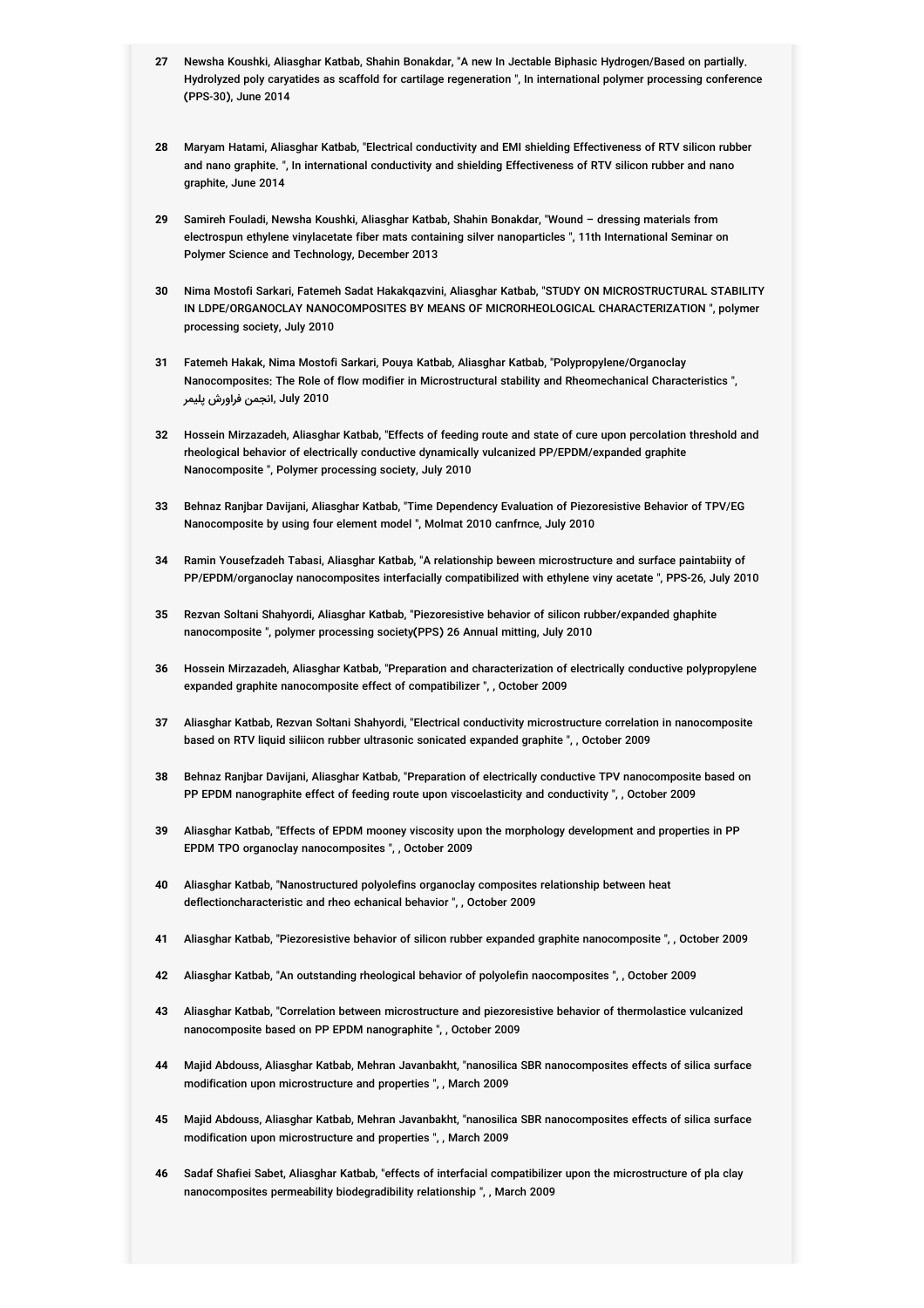- **47** Sadaf Shafiei Sabet, Aliasghar Katbab, "effects of interfacial compatibilizer upon the microstructure of pla clay nanocomposites permeability biodegradibility relationship ", , March 2009
- **48** Hossein Mirzazadeh, Aliasghar Katbab, "SBR nanocomposites based on a synergized hybrid on nanoclay and carbon black: microstructure/ properties relationship ", , March 2009
- **49** Hossein Mirzazadeh, Aliasghar Katbab, "SBR nanocomposites based on a synergized hybrid on nanoclay and carbon black: microstructure/ properties relationship ", , March 2009
- **50** Ramin Yousefzadeh Tabasi, Aliasghar Katbab, Ali Reza Javadi, "Reactive compatibilization of thoughened pp clay nanocomposite thermoplastic olefin using ethylene vinyl acetate copolymers microstructute wettability correlation ", , March 2009
- **51** Ramin Yousefzadeh Tabasi, Aliasghar Katbab, Ali Reza Javadi, "Reactive compatibilization of thoughened pp clay nanocomposite thermoplastic olefin using ethylene vinyl acetate copolymers microstructute wettability correlation ", , March 2009
- **52** Aliasghar Katbab, "Phase Morphology / Permeability Relationship in Organoclay / TPV Nanocpmposite based on PP / EPDM: Comparison betweeb Dynamically Vulcanized and Simple Blends ", , March 2009
- **53** Aliasghar Katbab, "Phase Morphology / Permeability Relationship in Organoclay / TPV Nanocpmposite based on PP / EPDM: Comparison betweeb Dynamically Vulcanized and Simple Blends ", , March 2009
- **54** Aliasghar Katbab, "Phase Morphology / Permeability Relationship in Organoclay / TPV Nanocpmposite based on PP / EPDM: Comparison betweeb Dynamically Vulcanized and Simple Blends ", , March 2009
- **55** Saedeh Kazemi, Aliasghar Katbab, Majid Abdouss, Mehran Javanbakht, "Nanosilica SBR interactions the use of silane coupling agents for increase a crosslinking density in silica filled SBR nanocomposites ", , March 2009
- **56** Yasaman Mohammadpour, Aliasghar Katbab, Hossein Nazokdast, "Microstructure controlling parameters in interfacially compatibilized EPDM rubber/ montmorillonite nanocomposite: rheology/ permeability correlation ", , March 2009
- **57** Yasaman Mohammadpour, Aliasghar Katbab, Hossein Nazokdast, "Microstructure controlling parameters in interfacially compatibilized EPDM rubber/ montmorillonite nanocomposite: rheology/ permeability correlation ", , March 2009
- **58** Elnaz Hajizadeh, Aliasghar Katbab, "Microstructure development in thermoplastic olefin TPO nanocomposites based on PP EPDM Clay effect on molecular interactions chains dymamics and processing parameters ", , March 2009
- **59** Aliasghar Katbab, "Hybridized nanostructure Carbon Black (NCB) and Carbon Nanofiber (CNF) as a Conductive Fillers System in PP/EPDM Based Thermoplastic Volcanizate (TPV): Microstructure / Conductivity Relationship ", , March 2009
- **60** Aliasghar Katbab, "Hybridized nanostructure Carbon Black (NCB) and Carbon Nanofiber (CNF) as a Conductive Fillers System in PP/EPDM Based Thermoplastic Volcanizate (TPV): Microstructure / Conductivity Relationship ", , March 2009
- **61** Aliasghar Katbab, "Hybridized nanostructure Carbon Black (NCB) and Carbon Nanofiber (CNF) as a Conductive Fillers System in PP/EPDM Based Thermoplastic Volcanizate (TPV): Microstructure / Conductivity Relationship ", , March 2009
- **62** Hossein Mirzazadeh, Aliasghar Katbab, "Effect of the compatibilizer structural parameter upon the conductivity and percolation threshold in polypropylene / expanded graphite nanocomposite ", , March 2009
- **63** Hossein Mirzazadeh, Aliasghar Katbab, "Effect of the compatibilizer structural parameter upon the conductivity and percolation threshold in polypropylene / expanded graphite nanocomposite ", , March 2009
- **64** Mitra Tavakoli Ardekani, Aliasghar Katbab, "Comparison of the influence of different compatibilizers on the microstructure and properties on natural rubber NR organoclay nanocomposites ", , March 2009
- **65** Ramin Yousefzadeh Tabasi, Aliasghar Katbab, Ali Reza Javadi, "Reactive compatibilization of toughened clay nanocomposite thermoplastic olefin using ethylene vinyl acetate copolymers microstructure wettability correlation ", , June 2008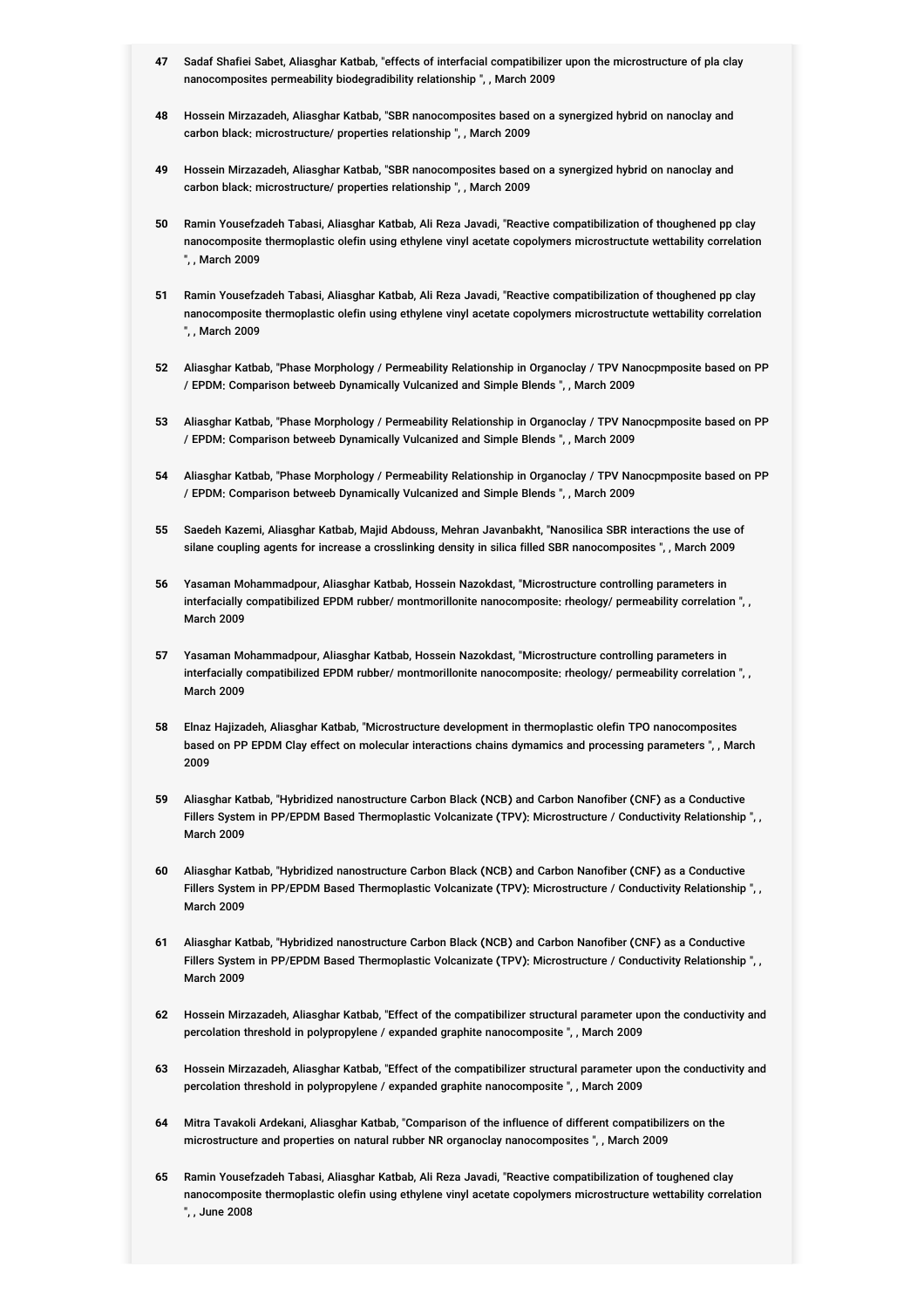- **66** Sadaf Shafiei Sabet, Aliasghar Katbab, "effects of interfacial compatibilizer upon the microstructure of PLA clay nanocomposites permeability biodegradibility relationship ", , June 2008
- **67** Aliasghar Katbab, "Preparation and characterization of electrically conductive thermoplastic vulcanizates based on graphite nonocomposites: effects of graphite nicrostructure upon morphology and electrical conductivity ", , March 2008
- **68** Aliasghar Katbab, Hamid Mirzadeh, "Preparation and characterization of melt intercalated SBR/Nanoclay nanocomposite hybrid with carboon black using EP-g- MAH as compatibilizer ", , October 2007
- **69** Ahmadreza Shafieizadegan Esfahani, Aliasghar Katbab, "A novel method to prepare reinforced nono- structured dynamically vulcanized EPDM/PP/Clay thermoplastic vulcanizate with mitrix- dispersed type of morphology ", , October 2007
- **70** Yasaman Mohammadpour, Aliasghar Katbab, "Effects of the compatibilizer structural parameters upon morphology and properties of EPDM/Montmorillonite nanocomposite ", , October 2007
- **71** Ahmadreza Shafieizadegan Esfahani, Aliasghar Katbab, "A novel method to prepare reinforced noano structured dynamically vulcanized EPDM/PP/Clay thermoplastic vulcanizate with matrix dispersed type of morphology ", , October 2007
- **72** Yasaman Mohammadpour, Aliasghar Katbab, Hossein Nazokdast, "The influence of EPDM microstructure upon EPDM/ Montmorillonite nanocomposites ", , August 2007
- **73** Asghar Gavadi, Aliasghar Katbab, Sadaf Shafiei Sabet, "Study of the effects of organoclay concentration and mixing time on vulcanization kinetics and mechanical properties of natural rubber/ nanoclay nanocomposites ", , August 2007
- **74** Aliasghar Katbab, Sadaf Shafiei Sabet, "Interfacially compatibilised PLA/PCL/organoclay biodegradable nanocomposites Microstructure/property correlation ", , August 2007
- **75** Sadaf Shafiei Sabet, Aliasghar Katbab, "Interfacially compatibilized PLA PCL organoclay biodegradable nanocomposites microstructure property correlation ", , August 2007
- **76** Aliasghar Katbab, "Preparation of interfacilly compatibilized PP EPDM thermplastic vulcanizate graphite nonocomposits effects of graphite microstructure upon morphology electrical conductivity and melt rheology ", , August 2007
- **77** Fatemeh Goharpey, Hossein Nazokdast, Aliasghar Katbab, "Microstructure and rheological study on tpv/organoclay nanocompsites ", , July 2007
- **78** [en-name N/A], Fatemeh Goharpey, Hossein Nazokdast, Aliasghar Katbab, "Microstructure and rheological study on tpw organoclay nanocomoposites ", , July 2007
- **79** Zahra Ahmadi, Mohammad Haghighat Kish, Aliasghar Katbab, "Photo- stability of pigmented isotactic polypropylene ", , May 2007
- **80** Amirjalal Jalali, Fatemeh Goharpey, Hossein Nazokdast, Aliasghar Katbab, "Preparation and melt Viscoelastic Properties Study Of Study O TPV Nanocomposite Using Peroxide Crosslinking System ", ANTEC 2007, April 2007
- **81** Azam Jalali Arani, Aliasghar Katbab, Hossein Nazokdast, "Reactive Blending of Silicone Rubber and LLDPE: Effects of Processing Parameters upon Morphology and Mechanical properties of the Blend ", , July 2006
- **82** Aliasghar Katbab, "Wokshop on application of nanocomposite haydrogel polymers as blocking agent in enhanced oil recovery ", , December 2005
- **83** Aliasghar Katbab, "Nanocomposite hydrogels as blocking agent to reduce water production in enhanced oil recovery ", , September 2005
- **84** Aliasghar Katbab, "Workshop on nanocomposite polymers in advanced applications ", , September 2005
- **85** Aliasghar Katbab, "dynamic vulcanized manocomposite thermoplastic ", , September 2005
- **86** Aliasghar Katbab, "Dynamically Vulcanized nanocomposite thermoplasti elastomer based on EPDM/PP ", , September 2005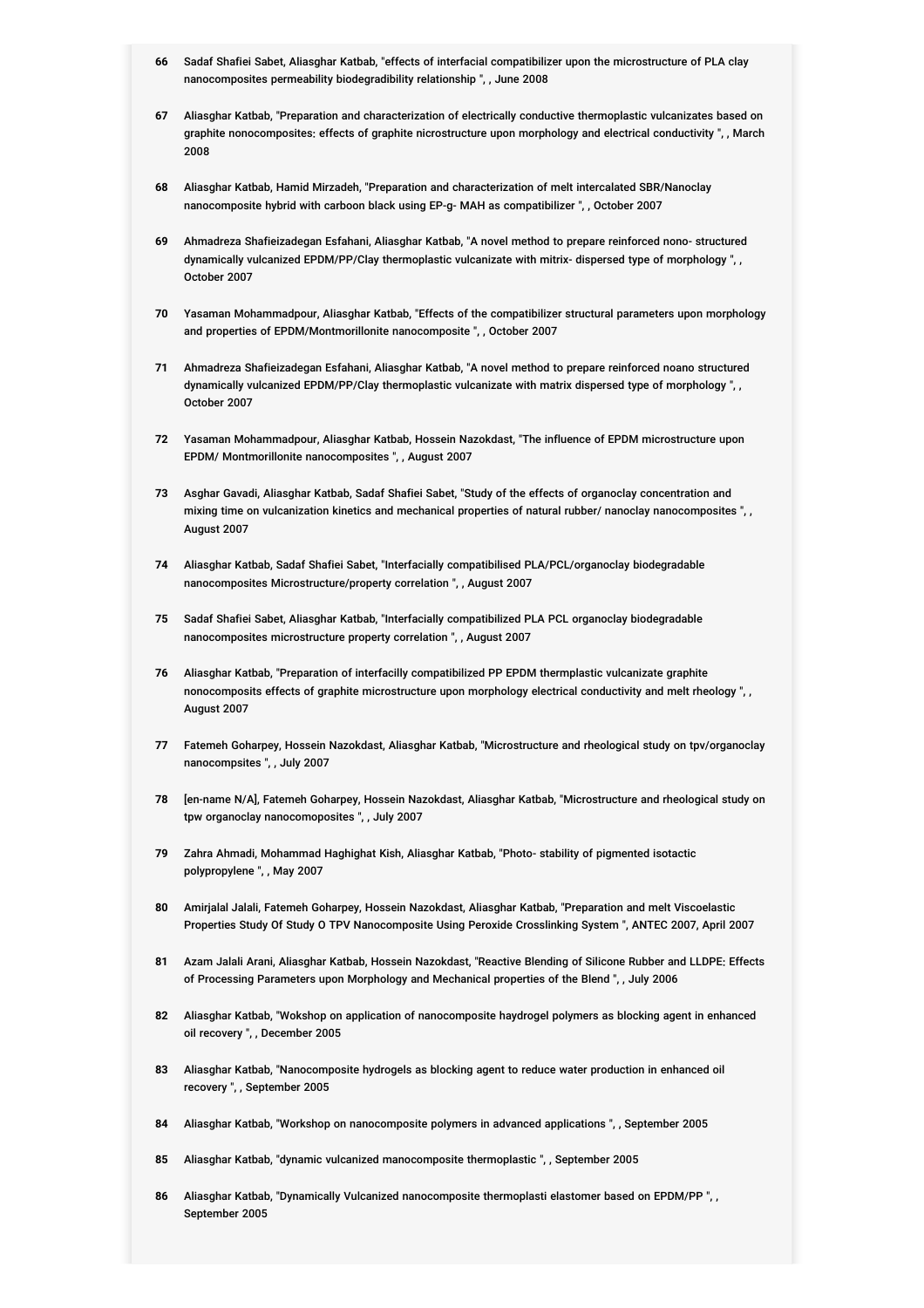- **87** Azam Jalali Arani, Aliasghar Katbab, Hossein Nazokdast, "Thermomechanical Reactive Blending of Silicone Rubber and LLDPE: Effects of Processing Parameters upon the rheological behavior of the blend ", , September 2005
- **88** Zahra Ahmadi, Mohammad Haghighat Kish, Aliasghar Katbab, "Photo- degradation of isotactic polypropylene under different sources ", , June 2005
- **89** Azam Jalali Arani, Aliasghar Katbab, "EFFECTS OF PROCESSING PARAMETERS OF REACTIVE BLENDING OF SILICONE RUBBER AND LLDPE UPON THE BLEND MORPHOLOGY ", , June 2005
- **90** Nazbanoo Noroozi, Aliasghar Katbab, "Rheology mechanical and tbermal properties of nanocomposite SBR ", , November 2004
- **91** Hossein Mirzazadeh, Aliasghar Katbab, "Dynamically vulcanizod mano composite thermo plastic elastameri ", , November 2004
- **92** Saeed Shafiei Sararoudi, Hossein Nazokdast, Aliasghar Katbab, "Melt viscoelastic behavior of dynamically vulcanized thermoplastic elastomers ", , August 2004
- **93** Fatemeh Goharpey, Hossein Nazokdast, Aliasghar Katbab, "Application of dynamic scaling model for analysis of the process of agglomerate formation between the cured ubber particles during dynamic vulcanization stage of TPVs ", , August 2004
- **94** Saeed Bazgir, Aliasghar Katbab, Hossein Nazokdast, "Effects of silica distribution upon the microstructure development in ternary EPDM/PP/Silica thermoplastic vulcanizat ", , June 2004
- **95** Fatemeh Goharpey, Hossein Nazokdast, Aliasghar Katbab, "Determination of screw configuration of Co-rotating twin screw extruder for preparation of TPVs on the basis of batch mixer result ", , June 2004
- **96** Reyhaneh Zolfaghari, Aliasghar Katbab, "Application of nanohydnogels in enhancod oil recovery ", , March 2004
- **97** Ardeshir Saeidi, Aliasghar Katbab, [en-name N/A], Faramarz Afshar Taromi, "Effects of compositional parameter on swelling behavior of cationic Acrylamide based superabsorbent in free equilibrium swelling & under load condition ", , October 2003
- **98** Azam Jalali Arani, Aliasghar Katbab, Hossein Nazokdast, "Preparation of thermoplastic elastomers based on silicone rubber and LLDPE by thermomechanical reactive blending:effects of processing parameters ", , August 2003
- **99** Saeed Bazgir, Aliasghar Katbab, Hossein Nazokdast, "Rheology and dynamic mechanical properties of silica filled dynamically cured EPDM/PP thermoplastic elastomers ", , May 2003
- **100** Fatemeh Goharpey, Hossein Nazokdast, Aliasghar Katbab, "Study on Rheology and Viscoelastic properties of the dynamically Vulcanized thermoplastic elastomer based on EPDM/PP ", , May 2003
- **101** Saeed Shafiei Sararoudi, Hossein Nazokdast, Aliasghar Katbab, "Study on Morphology Development and Rehological properties of Dynamically Vulcanized thermoplastic Elastomers Based on PP/ EPDM in a Co \_ rotating Twin screw Extruder ", , May 2003
- **102** Azam Jalali Arani, Aliasghar Katbab, Hossein Nazokdast, "Rheological Behavior of thermoplastic Elastomers Based on silicone Rubber and Polyethylene prepared by thermomechanical Reactive blending ", , May 2003
- **103** Azam Jalali Arani, Aliasghar Katbab, Hossein Nazokdast, "Preparation of thermoplasic Elastomers Based on silicone Rubber and polyethylene by thermimechanical Reactive blending ", , May 2003
- **104** Ardeshir Saeidi, Aliasghar Katbab, [en-name N/A], "Preparation , characterization and swelling behaviour of cationic acrylamide based superabsorbents ", , May 2003
- **105** Ardeshir Saeidi, Aliasghar Katbab, [en-name N/A], Faramarz Afshar Taromi, "perparation, characterization & swelling behavior of cationic Acrylamide based superabsorbents ", , May 2003
- **106** Saeed Bazgir, Aliasghar Katbab, "Effects of feeding sequence upon the silica Distribution and phase interaction in dynamically cured PDM/PP Thermoplastic elastomers ", , May 2003
- **107** Hossein Nazokdast, Aliasghar Katbab, "Morphology development of dynamically vulcanized TPE based on PP/EPDM in a twin screw extruder ", , January 2003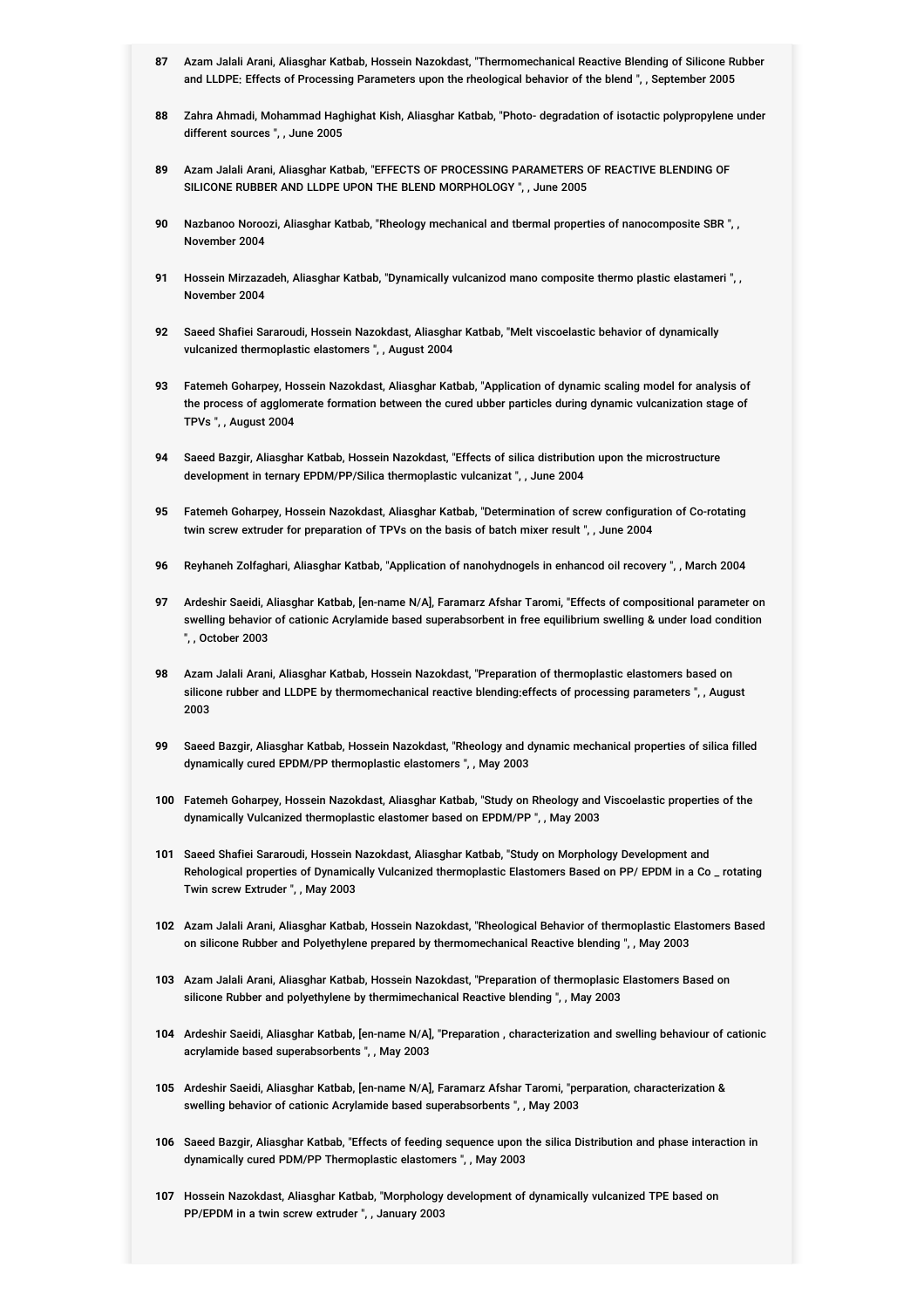- **108** Saeed Bazgir, Aliasghar Katbab, "Effects of compatiblitization upon the morphology rheology & mechanical properties of dynamically cured EPDM/PP/Silica TPES ", , January 2003
- **109** Fatemeh Goharpey, Aliasghar Katbab, "Application of dynamic scaling model for analysis of the process of agglomorate formation between the cured rubber particles in TPV,s ", , January 2003
- **110** Saeed Bazgir, Aliasghar Katbab, Hossein Nazokdast, "Effect of compatibilization upon the morphology rheology and mechanical properties of dynamically cured EPDM/PP/Silica TPEs ", , January 2003
- **111** Saeed Bazgir, Aliasghar Katbab, Hossein Nazokdast, "The effect of dynamic vulcanization and maleated PE on the morphology,rheology and mechanical properties of toughened polypropylene ", , September 2002
- **112** Fatemeh Goharpey, Aliasghar Katbab, Hossein Nazokdast, "Rubber particle agglomerate formationduring vulcanization stage in EPDM/PP themoplastic elastormers:effects of structural parameters and viscosity ratio ", , September 2002
- **113** M. Tsun, Hamid Mirzadeh, C. Jolly, Aliasghar Katbab, "Self-positioning electrodes for close hugging of modiolus ", , April 2002
- **114** Fatemeh Goharpey, Aliasghar Katbab, Hossein Nazokdast, "Effect of curing system ", , March 2002
- **115** Fatemeh Goharpey, Aliasghar Katbab, Hossein Nazokdast, "Relationship between rheology & morphology of TPV,s based on EPDM/PP ", , January 2002
- **116** Fatemeh Goharpey, Aliasghar Katbab, Hossein Nazokdast, "Effect of viscosity ratio and curing rate upon the morpholog development and mechanical properties of TPEs based on EPDM/PP ", , October 2001
- **117** Fatemeh Goharpey, Aliasghar Katbab, Hossein Nazokdast, "Effects of EPDM structural....... ", , October 2001
- **118** M. Tsun, Hamid Mirzadeh, Aliasghar Katbab, "Sequential interpenetrating polymer networks of poly(Dimethyl siloxane)/poly acrylic acid ", , September 2001
- **119** Farhang Abbasi, Hamid Mirzadeh, Aliasghar Katbab, "Bulk and surface modification of silicon rubber for biomedical applications ", , September 2001
- **120** Farhang Abbasi, Hamid Mirzadeh, Aliasghar Katbab, "Radiation \_induced surface modification of silicone rubber and its application in cochlear lmplant systems ", , May 2001
- **121** Aliasghar Katbab, "reactive ester-urethane prepolymer as bioadhesive: synthesis and evaluation ", , March 2001
- **122** Aliasghar Katbab, "effect of EPDM structural parameters and processing factors upon the morphology development of dynamically crosslinke thermoplastic volcanizate based and EPDM/PP blend ", , March 2001
- **123** Azam Jalali Arani, Aliasghar Katbab, "Preparation and characterization of thermoplastic elastomers based on LLDPE / SR prepared through dynamic-graft copolymerization; the effect of peroxide ", , March 2001
- **124** Aliasghar Katbab, "Isocyanate- terminated urethane prepolymer as bioadhesive base material synthesis and characterization ", , March 2001
- **125** Farhang Abbasi, Hamid Mirzadeh, Aliasghar Katbab, "Hosted by the house ear institute and house ear clinic ", , February 2001
- **126** Nasrin Sheikh, Aliasghar Katbab, Hamid Mirzadeh, "Synthesis and evaluation of reactive urethane prepolymer as bioadhesive ", , September 2000
- **127** Aliasghar Katbab, Farhang Abbasi, Akbar Shojaei Soghorloo, "Effect of thermelastic parameter of Polymer\_Based composit friction materials on their themomechanical behavior ", , May 2000
- **128** Farhang Abbasi, Hamid Mirzadeh, Aliasghar Katbab, "Self Curving of Electrode Array by Polymer Surface Modification ", , May 2000
- **129** Farhang Abbasi, [en-name N/A], Aliasghar Katbab, "Thermal failure of friction pairs in the brake system of rail vehicles ", , May 2000
- **130** Fatemeh Goharpey, Aliasghar Katbab, Hossein Nazokdast, "Mechanism of morphology development in dynamically cured EPDM/PP TEPS(I) effects of state of cure(S.O.C) ", , March 2000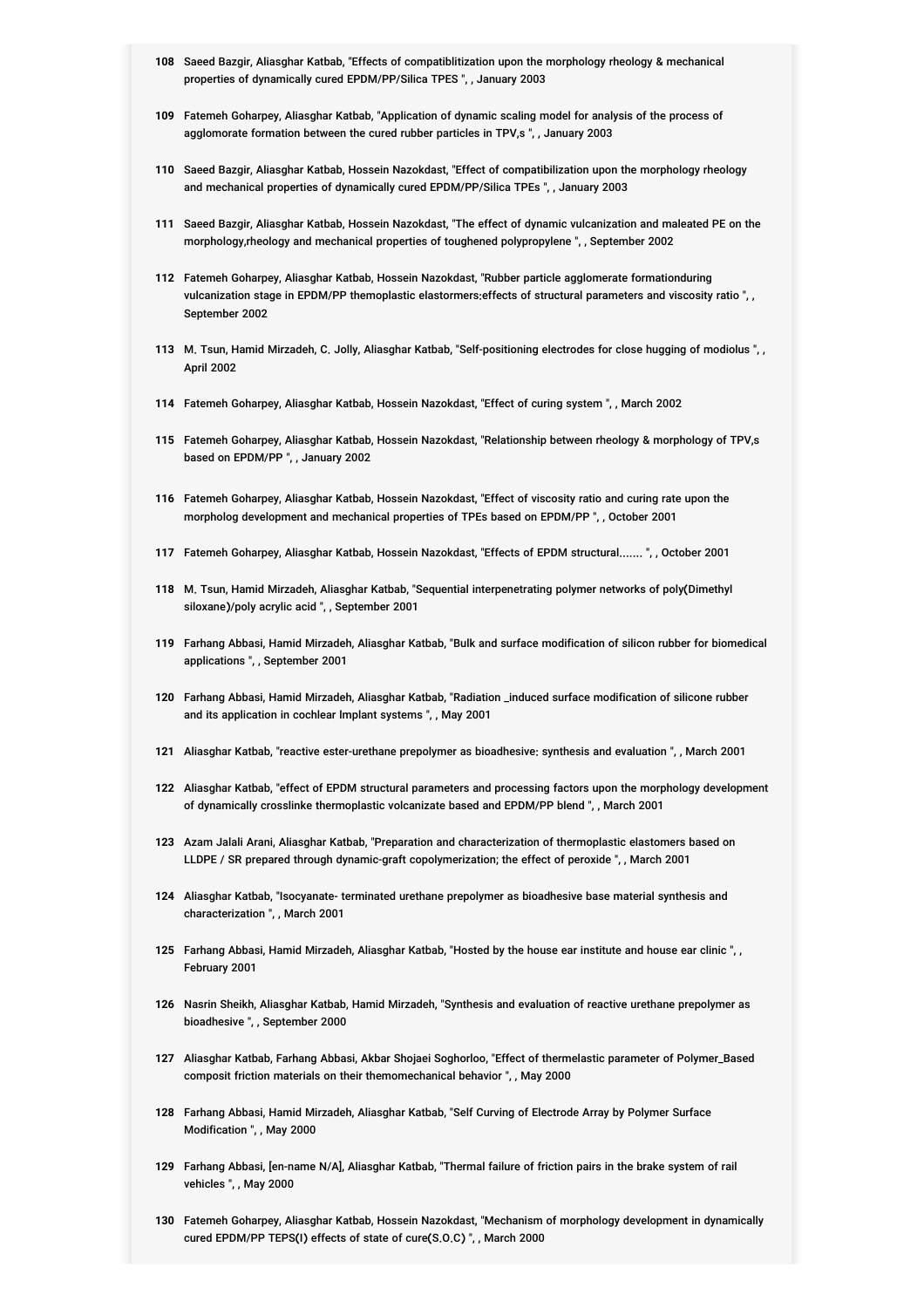- **131** Hamid Mirzadeh, Aliasghar Katbab, Mahnaz Alee Kolougani, "Effect of network structural density on swelling behavior and performance of anionic hydrogels based on acrylic acidmonomer ", , March 2000
- **132** Fatemeh Goharpey, Aliasghar Katbab, Faramarz Afshar Taromi, "Effect of curing system on morphologh and mechanical propertes of dynamicaly cured EPDM/PP thermoplastic Elastomer (TPES) ", , March 2000
- **133** [en-name N/A], Aliasghar Katbab, Faramarz Afshar Taromi, "Effect of network structure density on swelling behavior and performance of anionic hydrogles based on acrylic acid / monomer ", , January 2000
- **134** Aliasghar Katbab, Hossein Nazokdast, Saeed Bazgir, "Study on morphology Development rheology and dynamiccal propertries carbon black reinforced dynamically cured FPDM/PP thermolastio Flastomere ", , January 2000
- **135** Azam Jalali Arani, Aliasghar Katbab, "Preparation and characterization of thermoplastic elastomers based on LLDPE / SR prepared through dynamic-graft copolymerization; The effect of structural parameters of polyethylene ", , March 1999
- **136** Aliasghar Katbab, "laser crafting of HEMA and NVP onto EPR(11) ", , March 1994
- **137** Aliasghar Katbab, "Induced graft capolymerization of methyl methacrylate (MMA) onto EPDM rubber improved oil resistiv ity ", , March 1994
- **138** Hamid Mirzadeh, Aliasghar Katbab, [en-name N/A], ".Laser Induced Surface Grafting of AAm, HEMA and NVP onto PDMS ", ,

#### Taught Courses

|                           | # Course title                                                                | <b>Description</b>                                                                                                                                                                                             | <b>Headlines</b> Date |                |  |
|---------------------------|-------------------------------------------------------------------------------|----------------------------------------------------------------------------------------------------------------------------------------------------------------------------------------------------------------|-----------------------|----------------|--|
|                           | 1 Elastomer Eng.                                                              | 1. The Science and Technology of Rubber (James E. Mark)                                                                                                                                                        | ℰ                     | Spring<br>2022 |  |
|                           | 2 Characterizations &<br>Applications of<br>Polymer Nano-<br><b>Materials</b> | 1. Introduction To a. Nanotechnology and Nanostructured materials. b.<br>Nanocomposite polymers, c. Uniqueness and multifunctional features of<br>nanostructured materials and polymer nanocomposites systems. |                       | Spring<br>2022 |  |
|                           | 3 Polymer<br>Characterization<br><b>Methods</b>                               | Characterization of polymer systems                                                                                                                                                                            | ℰ                     | Fall<br>2021   |  |
|                           | 4 Elastomer Eng.                                                              | 1. The Science and Technology of Rubber (James E. Mark)                                                                                                                                                        | $\mathscr{E}$         | Fall<br>2021   |  |
|                           | 5 Characterizations &<br>Applications of<br>Polymer Nano-<br><b>Materials</b> | 1. Introduction To a. Nanotechnology and Nanostructured materials. b.<br>Nanocomposite polymers, c. Uniqueness and multifunctional features of<br>nanostructured materials and polymer nanocomposites systems. |                       | Spring<br>2021 |  |
|                           | 6 Elastomer Eng.                                                              | 1. The Science and Technology of Rubber (James E. Mark)                                                                                                                                                        | $\mathscr{C}$         | Spring<br>2021 |  |
|                           | 7 Advanced<br><b>Characterization of</b><br><b>Polymers</b>                   | $5 - 5$                                                                                                                                                                                                        | ℰ                     | Spring<br>2021 |  |
| <b>Inventions/Patents</b> |                                                                               |                                                                                                                                                                                                                |                       |                |  |